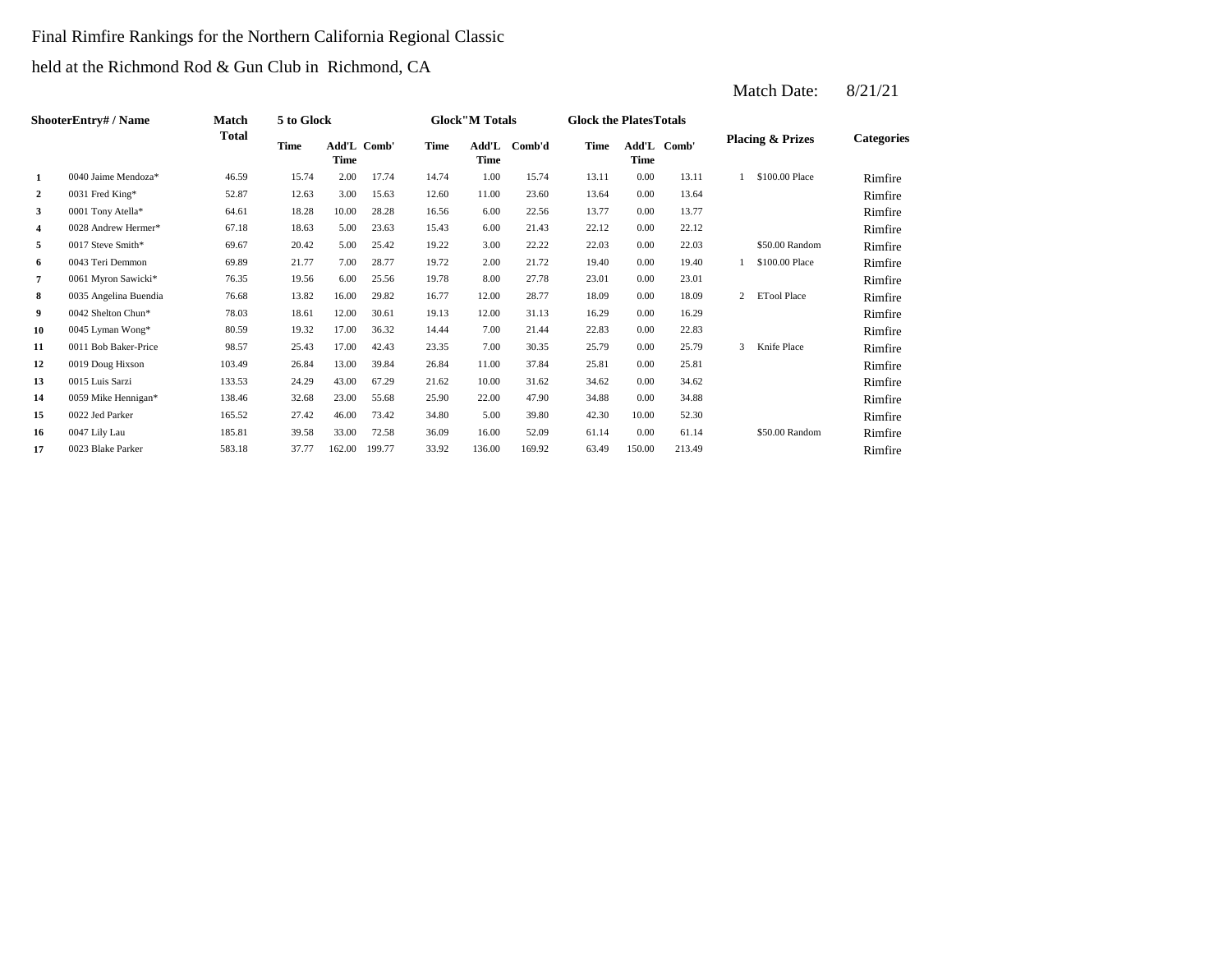#### Final GLOCK Girls Rankings for the Northern California Regional Classic

held at the Richmond Rod & Gun Club in Richmond, CA

|              | <b>ShooterEntry# / Name</b>    | Match        | 5 to Glock |                     |        |        | <b>Glock</b> "M Totals |        | <b>Glock the Plates Totals</b> |       |             |              |                             |
|--------------|--------------------------------|--------------|------------|---------------------|--------|--------|------------------------|--------|--------------------------------|-------|-------------|--------------|-----------------------------|
|              |                                | <b>Total</b> | Time       | Add'L Comb'<br>Time |        | Time   | Add'L<br><b>Time</b>   | Comb'd | <b>Time</b>                    | Time  | Add'L Comb' |              | <b>Placing &amp; Prizes</b> |
| 1            | 0044 Teri Demmon               | 72.38        | 21.76      | 6.00                | 27.76  | 20.71  | 6.00                   | 26.71  | 17.91                          | 0.00  | 17.91       |              | <b>Pistol Place</b>         |
| $\mathbf{2}$ | 0036 Angelina Buendia          | 88.72        | 15.53      | 24.00               | 39.53  | 17.54  | 9.00                   | 26.54  | 22.65                          | 0.00  | 22.65       | $\mathbf{2}$ | \$75,00 Place               |
| 3            | 0058 Kayla Harris              | 90.33        | 13.39      | 32.00               | 45.39  | 18.58  | 6.00                   | 24.58  | 20.36                          | 0.00  | 20.36       | 3            | <b>ETool Place</b>          |
| 4            | 0033 Kit Lee                   | 97.00        | 29.25      | 11.00               | 40.25  | 27.81  | 3.00                   | 30.81  | 25.94                          | 0.00  | 25.94       |              |                             |
| 5            | 0039 Michelle Everett          | 100.92       | 25.45      | 17.00               | 42.45  | 20.07  | 12.00                  | 32.07  | 26.40                          | 0.00  | 26.40       |              |                             |
| 6            | 0052 Angela Griffiths          | 110.86       | 25.92      | 27.00               | 52.92  | 26.18  | 4.00                   | 30.18  | 27.76                          | 0.00  | 27.76       |              |                             |
| 7            | 0026 Kelly Chi                 | 127.77       | 28.06      | 29.00               | 57.06  | 23.18  | 18.00                  | 41.18  | 29.53                          | 0.00  | 29.53       |              |                             |
| 8            | 0007 Nancy Lam                 | 135.94       | 21.94      | 43.00               | 64.94  | 20.29  | 20.00                  | 40.29  | 30.71                          | 0.00  | 30.71       |              |                             |
| 9            | 0025 Rene'a Bracken            | 141.54       | 40.25      | 17.00               | 57.25  | 27.99  | 15.00                  | 42.99  | 41.30                          | 0.00  | 41.30       |              |                             |
| 10           | 0049 Vickie Okumura            | 167.54       | 31.72      | 25.00               | 56.72  | 30.12  | 24.00                  | 54.12  | 46.70                          | 10.00 | 56.70       |              |                             |
| 11           | 0053 Jeri Krebs                | 169.60       | 27.04      | 18.00               | 45.04  | 22.06  | 17.00                  | 39.06  | 45.50                          | 40.00 | 85.50       |              |                             |
| 12           | 0048 Chuenrat Tanwirat         | 223.09       | 51.04      | 26.00               | 77.04  | 47.78  | 25.00                  | 72.78  | 73.27                          | 0.00  | 73.27       |              |                             |
| 13           | 0014 Eve Swanson               | 226.21       | 44.70      | 24.00               | 68.70  | 38.21  | 10.00                  | 48.21  | 89.30                          | 20.00 | 109.30      |              |                             |
| 14           | 0050 Shelline Griffiths-Waldor | 295.91       | 36.26      | 55.00               | 91.26  | 37.89  | 47.00                  | 84.89  | 59.76                          | 60.00 | 119.76      |              |                             |
| 15           | 0034 Lynn Porter               | 298.72       | 31.71      | 57.00               | 88.71  | 38.47  | 43.00                  | 81.47  | 58.54                          | 70.00 | 128.54      |              |                             |
| 16           | 0010 Brenda Austin             | 406.11       | 92.24      | 71.00               | 163.24 | 81.95  | 29.00                  | 110.95 | 91.92                          | 40.00 | 131.92      |              |                             |
| 17           | 0055 Joyce Yoo                 | 470.74       | 65.98      | 41.00               | 106.98 | 101.61 | 59.00                  | 160.61 | 153.15                         | 50.00 | 203.15      |              |                             |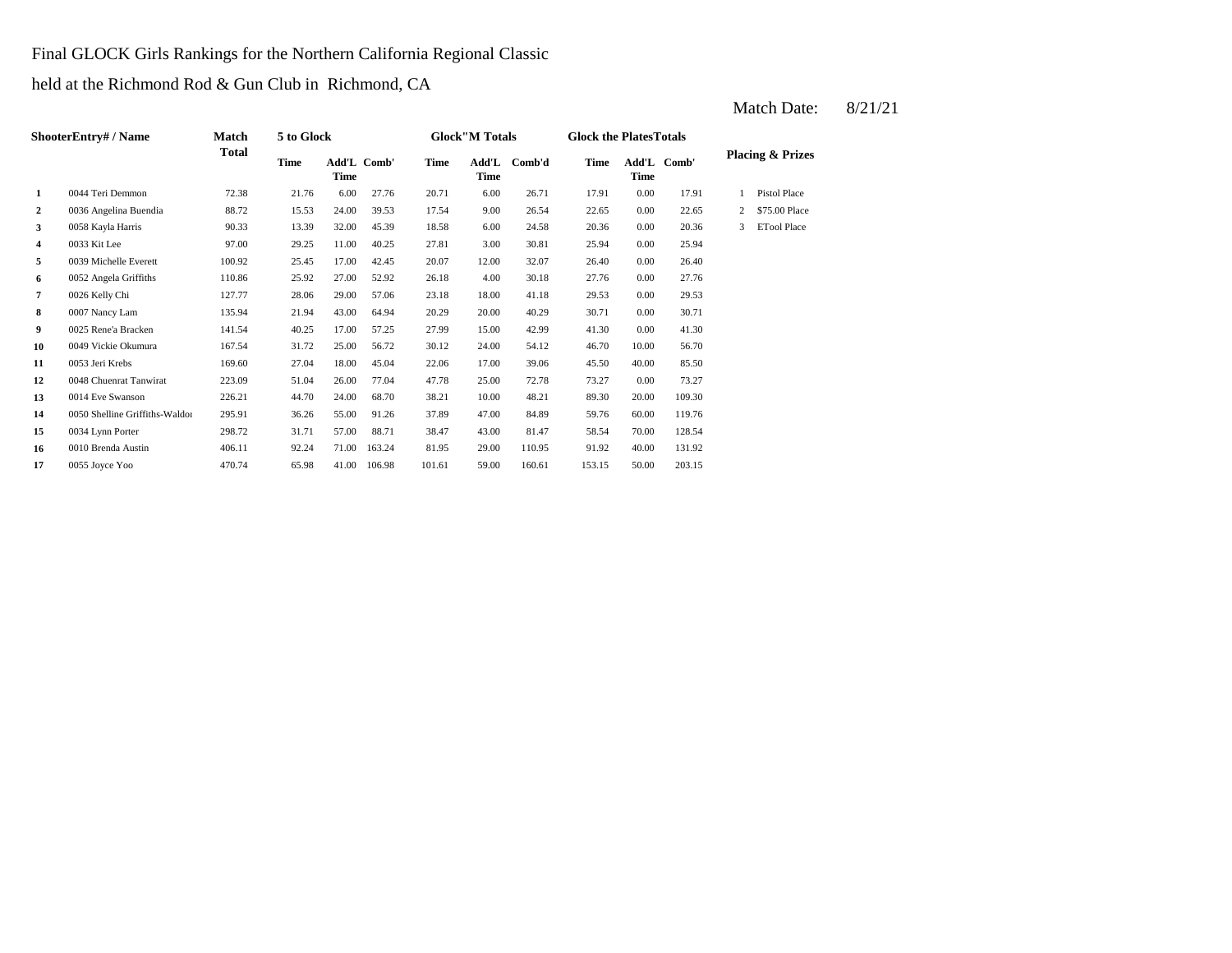#### Final Pocket GLOCK Rankings for the Northern California Regional Classic

held at the Richmond Rod & Gun Club in Richmond, CA

2  $0.032$  Fred King\*  $40.30$   $9.06$   $1.00$   $10.06$   $9.66$   $5.00$   $14.66$   $15.58$ **3** 4.00 14.72 16.69 10.68 1.00 11.68 10.72 4.00 14.72 16.69 **4**  $0.006$  Paul Soo Jr\*  $46.93$  12.50  $0.00$  12.50 12.38 3.00 15.38 19.05 **5**  $0029$  Andrew Hermer\* **72.03** 14.60 6.00 20.60 12.45 3.00 15.45 25.98 10.00 **6** 3.00 19.19 **3.04** 15.31 16.19 16.19 16.19 19.19 23.84 **7** 11.00 **11.00** 17.19 17.19 30.00 **17.75** 11.89 11.00 22.89 17.19 30.00 **8** 0018 Steve Smith\* 91.27 15.23 12.00 27.23 17.12 8.00 25.12 28.92 10.00 38.92 **9**  $\frac{0027 \text{ Gary Orr}}{20.82}$  **95.83**  $\frac{16.28}{20.28}$  **16.82**  $\frac{4.00}{20.82}$  **34.73 10** 0057 Steve Hartung 95.99 16.94 9.00 25.94 13.51 2.00 15.51 24.54 **10** 2.00 **16.94** 2.00 **16.94** 2.00 **16.94** 2.00 **16.51** 2.54 **11** 0024 Nicholas Balsz III 96.00 13.77 7.00 20.77 12.86 1.00 13.86 21.37 **12** 0002 Tony Atella\* 96.16 11.49 6.00 17.49 11.36 7.00 18.36 20.31 **13** 0008 Scott Riddle 100.42 17.81 3.00 20.81 16.36 4.00 20.36 49.25 **14** 0020 Doug Hixson 101.85 14.37 5.00 19.37 15.59 11.00 26.59 25.89 **15** 20.00 33.71 0016 Luis Sarzi 115.78 13.81 23.00 36.81 15.26 35.26 **16** 3.00 32.47 0004 Edgardo Cadiz 129.18 17.22 10.00 27.22 16.49 19.49 50.00 **17** 20037 Alex Mak **161.66 17.83** 32.00 **49.83 13.00 21.00** 34.00 **37.83 18** 0060 Mike Hennigan\* 165.36 23.95 2.00 25.95 39.11 5.00 44.11 55.30 **19** 29.00 46.42 0051 Angela Griffiths 169.36 18.34 14.00 32.34 21.60 50.60 **20** 15.00 39.35 0013 Richard Snyder 191.64 20.62 18.00 38.62 18.67 33.67 80.00 **21** 0056 Kenneth Falconitin 222.79 14.65 30.00 44.65 13.29 26.00 39.29 38.85 100.00 138.85 119.35 40.00 86.42 44.11 55.30 40.00 95.30 82.47 0037 Alex Mak 161.66 17.83 32.00 49.83 13.00 21.00 34.00 37.83 40.00 77.83 10.00 43.71 30.00 55.89 \$50.00 Random 20.36 10.00 59.25 18.36 40.00 60.31 Pistol Random 12.86 1.00 13.86 21.37 40.00 61.37 3 Knife Place 15.51 30.00 54.54 2 ETool Place 13.51 2.00 15.51 24.54 30.00 54.54 \$50.00 Random 95.99 16.94 9.00 25.94 13.51 20.82 34.73 20.00 54.73 1 \$100.00 Place 0027 Gary Orr 55.83 16.28 4.00 20.28 16.82 47.19 10.00 33.84 35.98 1 Pistol Place 0.00 19.05 14.72 16.69 0.00 16.69 15.55 0032 Fred King\* 40.30 9.06 1.00 10.06 9.66 14.66 0.00 15.58 10.93 8.85 1.00 9.85 15.55 0.00 **Add'L Time Comb'd Time Add'L Comb' Placing & Prizes Time Add'L Time 1** 0005 Erik Warren\* 36.33 8.93 2.00 **ShooterEntry# / Name Match Total 5 to Glock Time Glock"M Totals Glock the PlatesTotals Time** Add'L Comb' **Time**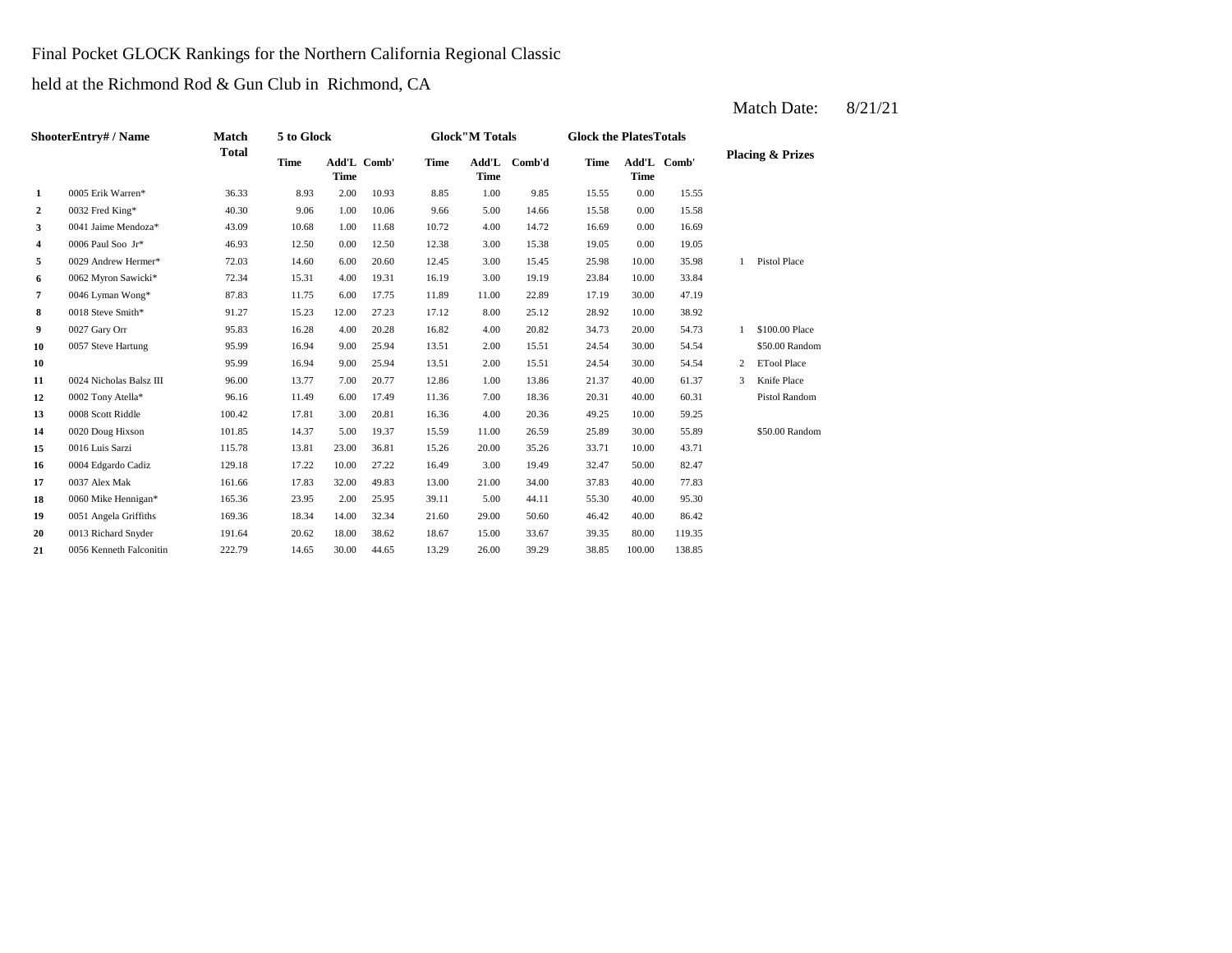Final Stock GLOCK MOS Rankings for the Northern California Regional Classic

held at the Richmond Rod & Gun Club in Richmond, CA

|                | ShooterEntrv# / Name  | <b>Match</b> | 5 to Glock |                     |       |       | <b>Glock</b> "M Totals |        | <b>Glock the PlatesTotals</b> |                            |       |                             |
|----------------|-----------------------|--------------|------------|---------------------|-------|-------|------------------------|--------|-------------------------------|----------------------------|-------|-----------------------------|
|                |                       | <b>Total</b> | Time       | Add'L Comb'<br>Time |       | Time  | Add'L<br>Time          | Comb'd | Time                          | Add'L Comb'<br><b>Time</b> |       | <b>Placing &amp; Prizes</b> |
|                | 0054 Scott Christian* | 60.78        | 22.75      | 0.00                | 22.75 | 21.89 | 1.00                   | 22.89  | 15.14                         | 0.00                       | 15.14 | \$100.00 Place              |
| $\overline{2}$ | 0063 Myron Sawicki*   | 68.74        | 22.50      | 8.00                | 30.50 | 17.81 | 4.00                   | 21.81  | 16.43                         | 0.00                       | 16.43 |                             |
| 3              | 0003 Tony Atella*     | 70.23        | 14.16      | 11.00               | 25.16 | 17.28 | 4.00                   | 21.28  | 13.79                         | 10.00                      | 23.79 |                             |
| $\overline{4}$ | 0030 Steven Chang     | 73.90        | 23.55      | 9.00                | 32.55 | 17.83 | 8.00                   | 25.83  | 15.52                         | 0.00                       | 15.52 | \$100.00 Place              |
| 5              | 0012 Bob Baker-Price  | 97.21        | 25.85      | 22.00               | 47.85 | 22.04 | 5.00                   | 27.04  | 22.32                         | 0.00                       | 22.32 | <b>ETool Place</b>          |
| 6              | 0009 Scott Riddle     | 99.66        | 27.59      | 16.00               | 43.59 | 24.55 | 5.00                   | 29.55  | 26.52                         | 0.00                       | 26.52 | Knife Place                 |
| 7              | 0021 Doug Hixson      | 107.26       | 25.16      | 22.00               | 47.16 | 18.23 | 19.00                  | 37.23  | 22.87                         | 0.00                       | 22.87 |                             |
| 8              | 0038 Alex Mak         | 112.55       | 24.16      | 14.00               | 38.16 | 23.31 | 22.00                  | 45.31  | 29.08                         | 0.00                       | 29.08 |                             |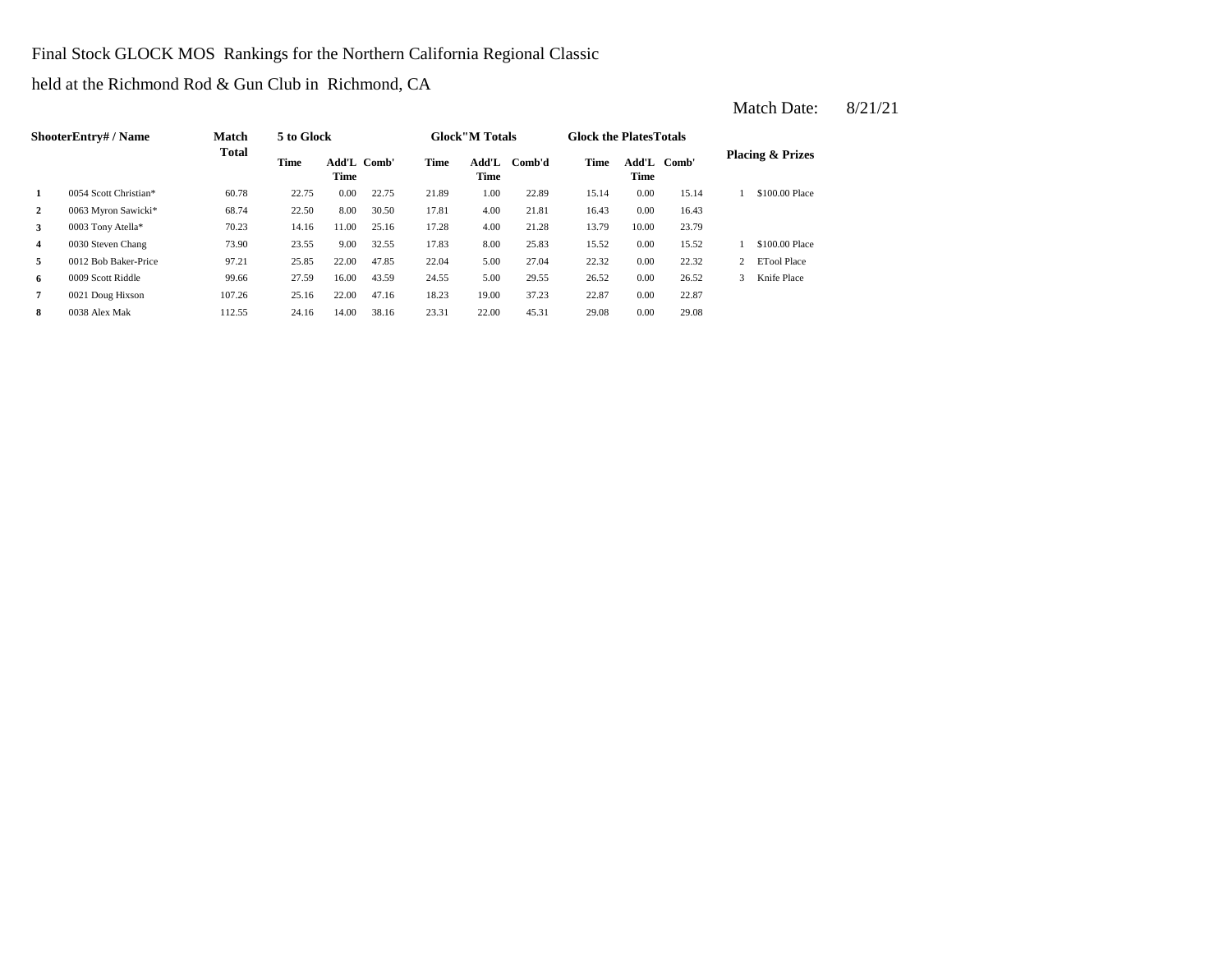Match Date:

**The following scores have not been included in the above results due to administrative issues or scoring errors Please call the GSSF office (770) 437-4718 as soon as possible for further clarification. Thank you.**

**Shooters who did not finish the match...**

#### **Shooters who did not show**

**0**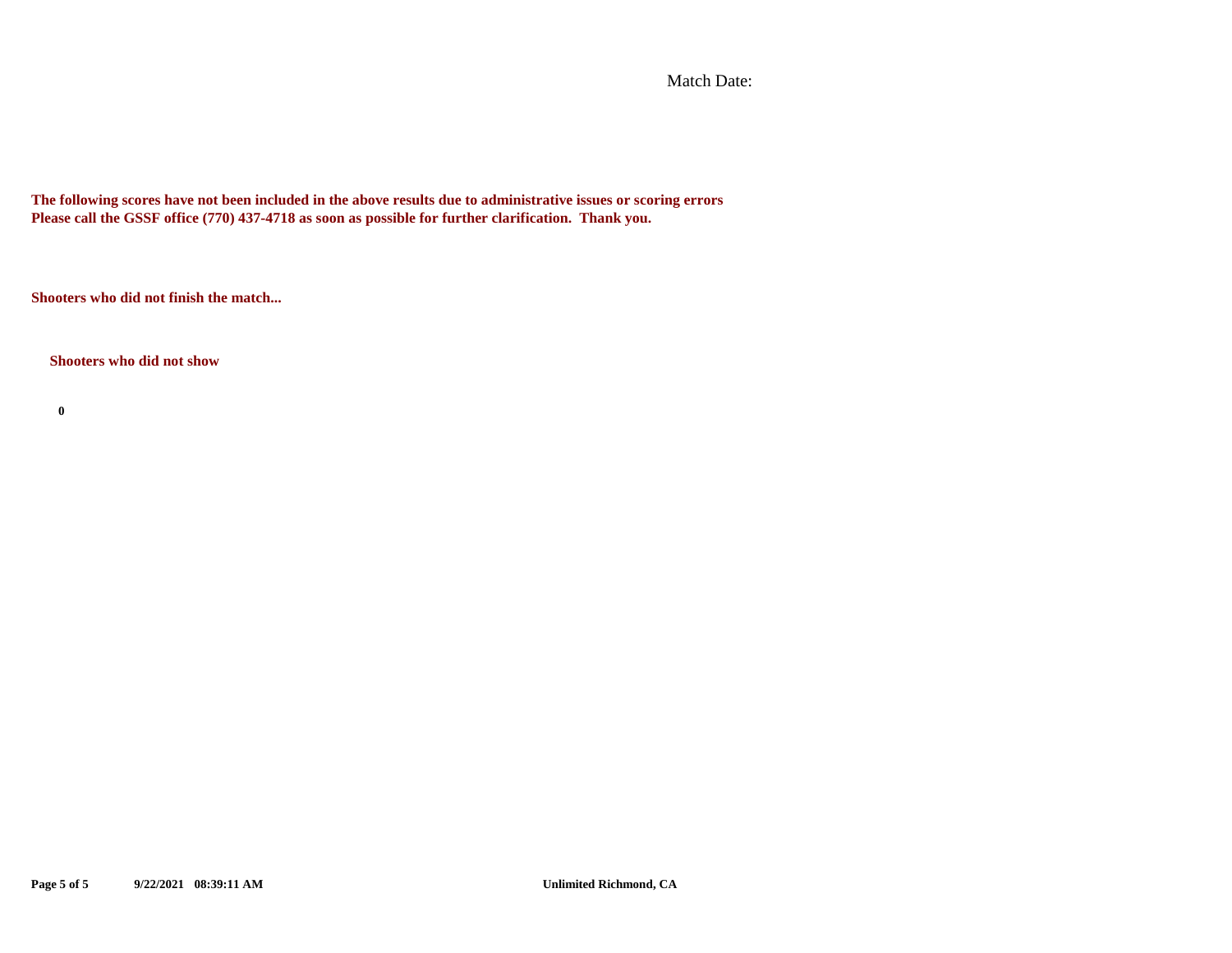### Final Civilian Rankings for the Northern California Regional Classic XXVIII

|                | ShooterEntry# / Name    | Match        | 5 to Glock Totals |             |              |       | <b>Glock"M Totals</b> |              | <b>Glock the PlatesTotals</b> |          |              |   |                             |                            |
|----------------|-------------------------|--------------|-------------------|-------------|--------------|-------|-----------------------|--------------|-------------------------------|----------|--------------|---|-----------------------------|----------------------------|
|                |                         | <b>Total</b> | Time              | <b>Time</b> | Add'L Comb'd | Time  | Time                  | Add'L Comb'd | Time                          | Time     | Add'L Comb'd |   | <b>Placing &amp; Prizes</b> | <b>Categories</b>          |
| 1              | 0034 Brian Chiu         | 55.98        | 18.77             | 3.00        | 21.77        | 15.92 | 3.00                  | 18.92        | 15.29                         | 0.00     | 15.29        |   | 1 Pistol Place              |                            |
| 2              | 0197 Dario Aghai-Yazdi  | 58.19        | 17.02             | 7.00        | 24.02        | 15.19 | 4.00                  | 19.19        | 14.98                         | $0.00\,$ | 14.98        | 2 | 100 Place                   |                            |
| 3              | 0157 Jules Vanfau       | 67.60        | 21.76             | 5.00        | 26.76        | 17.99 | 6.00                  | 23.99        | 16.85                         | 0.00     | 16.85        | 3 | 75 Place                    |                            |
| $\overline{4}$ | 0098 Nicholas Balsz III | 67.94        | 24.65             | 6.00        | 30.65        | 19.09 | 0.00                  | 19.09        | 18.20                         | 0.00     | 18.20        |   | 2 year membership renew     |                            |
| 5              | 0001 Clayton Pico       | 72.44        | 18.57             | 9.00        | 27.57        | 15.11 | 14.00                 | 29.11        | 15.76                         | 0.00     | 15.76        |   |                             |                            |
| 6              | 0262 Jim Griffiths      | 76.83        | 17.88             | 14.00       | 31.88        | 18.04 | 7.00                  | 25.04        | 19.91                         | 0.00     | 19.91        |   |                             |                            |
| 7              | 0255 Viet Nguyen        | 79.91        | 20.52             | 13.00       | 33.52        | 17.63 | 10.00                 | 27.63        | 18.76                         | 0.00     | 18.76        |   |                             |                            |
| 8              | 0074 Bob Swanson        | 80.43        | 22.94             | 4.00        | 26.94        | 22.32 | 4.00                  | 26.32        | 27.17                         | 0.00     | 27.17        |   | 75 Super Senior             | Super Senior               |
| 9              | 0167 Richard Menar      | 86.54        | 25.44             | 11.00       | 36.44        | 22.80 | 4.00                  | 26.80        | 23.30                         | 0.00     | 23.30        |   |                             |                            |
| 10             | 0079 Jean Smith         | 89.59        | 21.11             | 14.00       | 35.11        | 20.98 | 5.00                  | 25.98        | 28.50                         | 0.00     | 28.50        |   | 75 Adult Female             | Adult Female, Super Senior |
| 11             | 0240 Michelle Everett   | 96.96        | 16.18             | 30.00       | 46.18        | 16.90 | 11.00                 | 27.90        | 22.88                         | $0.00\,$ | 22.88        |   |                             | Adult Female               |
| 12             | 0006 Paul Pierce        | 99.42        | 22.31             | 11.00       | 33.31        | 25.77 | 10.00                 | 35.77        | 30.34                         | 0.00     | 30.34        |   |                             | Super Senior               |
| 13             | 0060 Troy Taylor        | 99.43        | 21.44             | 13.00       | 34.44        | 24.74 | 15.00                 | 39.74        | 25.25                         | 0.00     | 25.25        |   | 75 Senior                   | Senior                     |
| 14             | 0151 Joseph Austria     | 99.71        | 26.40             | 14.00       | 40.40        | 17.46 | 17.00                 | 34.46        | 24.85                         | 0.00     | 24.85        |   |                             |                            |
| 15             | 0166 Kit Lee            | 101.20       | 28.03             | 10.00       | 38.03        | 28.80 | 8.00                  | 36.80        | 26.37                         | 0.00     | 26.37        |   |                             | Adult Female, Senior       |
| 16             | 0172 John Wu            | 102.58       | 31.42             | 6.00        | 37.42        | 27.47 | 5.00                  | 32.47        | 32.69                         | 0.00     | 32.69        |   |                             |                            |
| 17             | 0260 Hal Ko             | 102.65       | 18.77             | 16.00       | 34.77        | 23.03 | 28.00                 | 51.03        | 16.85                         | 0.00     | 16.85        |   |                             |                            |
| 18             | 0268 Jeff Schmidt       | 103.40       | 28.09             | 18.00       | 46.09        | 21.36 | 9.00                  | 30.36        | 26.95                         | 0.00     | 26.95        |   |                             | Senior                     |
| 19             | 0069 Bob Baker-Price    | 104.80       | 29.26             | 6.00        | 35.26        | 28.66 | 12.00                 | 40.66        | 28.88                         | 0.00     | 28.88        |   |                             | Super Senior               |
| 20             | 0019 Edgardo Cadiz      | 104.99       | 24.02             | 7.00        | 31.02        | 19.56 | 29.00                 | 48.56        | 25.41                         | 0.00     | 25.41        |   |                             | Senior                     |
| 21             | 0134 Robert Mao         | 108.20       | 37.57             | 11.00       | 48.57        | 25.50 | 6.00                  | 31.50        | 28.13                         | 0.00     | 28.13        |   | Pistol Random               |                            |
| 22             | 0072 Richard Snyder     | 115.43       | 31.61             | 14.00       | 45.61        | 29.98 | 8.00                  | 37.98        | 31.84                         | 0.00     | 31.84        |   |                             | Super Senior               |
| 23             | 0057 Nancy Lam          | 116.80       | 22.76             | 21.00       | 43.76        | 19.64 | 17.00                 | 36.64        | 26.40                         | 10.00    | 36.40        |   |                             | <b>Adult Female</b>        |
| 24             | 0164 JC Smith           | 117.86       | 25.82             | 23.00       | 48.82        | 24.32 | 12.00                 | 36.32        | 32.72                         | $0.00\,$ | 32.72        |   |                             | Super Senior               |
| 25             | 0175 William Wu         | 118.82       | 39.03             | 13.00       | 52.03        | 37.77 | 0.00                  | 37.77        | 29.02                         | 0.00     | 29.02        |   |                             |                            |
| 26             | 0022 Nathanael Jones    | 119.45       | 18.48             | 37.00       | 55.48        | 21.68 | 14.00                 | 35.68        | 28.29                         | 0.00     | 28.29        |   |                             |                            |
| 27             | 0050 Vachara Nusso      | 120.56       | 27.31             | 15.00       | 42.31        | 28.81 | 11.00                 | 39.81        | 38.44                         | 0.00     | 38.44        |   |                             |                            |
| 28             | 0274 Daniel Her         | 120.99       | 26.80             | 19.00       | 45.80        | 23.10 | 9.00                  | 32.10        | 33.09                         | 10.00    | 43.09        |   |                             |                            |
| 29             | 0094 Doug Hixson        | 121.45       | 25.98             | 27.00       | 52.98        | 19.97 | 22.00                 | 41.97        | 26.50                         | $0.00\,$ | 26.50        |   |                             | Senior                     |
| 30             | 0044 Dave Wayda         | 124.78       | 20.51             | 35.00       | 55.51        | 23.35 | 17.00                 | 40.35        | 28.92                         | 0.00     | 28.92        |   |                             | Senior                     |
| 31             | 0305 Ryan Ammons        | 125.45       | 19.16             | 4.00        | 23.16        | 19.16 | 30.00                 | 49.16        | 33.13                         | 20.00    | 53.13        |   |                             |                            |
| 32             | 0173 Amelia Wu          | 129.47       | 35.96             | 24.00       | 59.96        | 29.84 | 5.00                  | 34.84        | 34.67                         | 0.00     | 34.67        |   | 75 Junior Female            | Junior Female              |
| 33             | 0012 Nino Deleon        | 130.49       | 18.01             | 23.00       | 41.01        | 18.93 | 12.00                 | 30.93        | 28.55                         | 30.00    | 58.55        |   |                             |                            |
| 34             | 0009 Brandon Tran       | 132.36       | 17.61             | 10.00       | 27.61        | 19.64 | 25.00                 | 44.64        | 30.11                         | 30.00    | 60.11        |   |                             |                            |
| 35             | 0120 Kelly Chi          | 132.92       | 24.63             | 35.00       | 59.63        | 22.51 | 22.00                 | 44.51        | 28.78                         | 0.00     | 28.78        |   |                             | <b>Adult Female</b>        |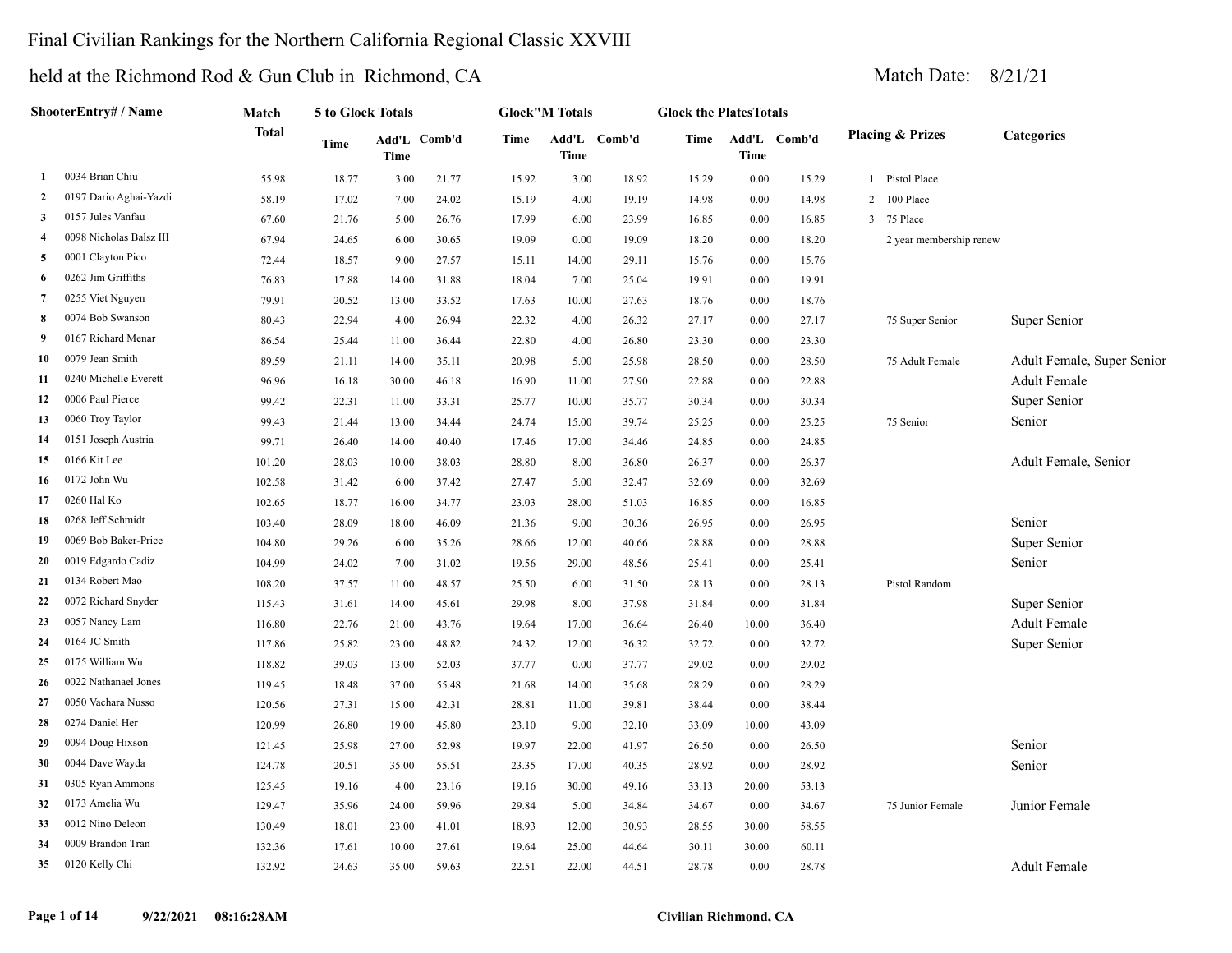|    | ShooterEntry# / Name    | Match        | 5 to Glock Totals |        |              |       | <b>Glock</b> "M Totals |              | <b>Glock the PlatesTotals</b> |       |              |                                |                          |
|----|-------------------------|--------------|-------------------|--------|--------------|-------|------------------------|--------------|-------------------------------|-------|--------------|--------------------------------|--------------------------|
|    |                         | <b>Total</b> | <b>Time</b>       | Time   | Add'L Comb'd | Time  | <b>Time</b>            | Add'L Comb'd | Time                          | Time  | Add'L Comb'd | <b>Placing &amp; Prizes</b>    | Categories               |
| 36 | 0064 Scott Riddle       | 133.14       | 28.75             | 20.00  | 48.75        | 28.47 | 20.00                  | 48.47        | 35.92                         | 0.00  | 35.92        | 50 Random                      | Senior                   |
| 37 | 0251 Drew Taylor        | 133.41       | 32.41             | 12.00  | 44.41        | 26.59 | 24.00                  | 50.59        | 38.41                         | 0.00  | 38.41        |                                |                          |
| 38 | 0284 Steve Hartung      | 133.41       | 19.36             | 21.00  | 40.36        | 34.60 | 10.00                  | 44.60        | 38.45                         | 10.00 | 48.45        |                                | Senior                   |
| 39 | 0267 Jeri Krebs         | 135.17       | 29.89             | 14.00  | 43.89        | 26.58 | 4.00                   | 30.58        | 50.70                         | 10.00 | 60.70        |                                | <b>Adult Female</b>      |
| 40 | 0027 Ivan Chow          | 136.12       | 20.30             | 46.00  | 66.30        | 20.26 | 24.00                  | 44.26        | 25.56                         | 0.00  | 25.56        |                                |                          |
| 41 | 0169 Jose Zavala        | 136.13       | 27.30             | 5.00   | 32.30        | 27.48 | 19.00                  | 46.48        | 37.35                         | 20.00 | 57.35        |                                |                          |
| 42 | 0272 Carlos Chavez      | 136.33       | 15.94             | 35.00  | 50.94        | 15.34 | 44.00                  | 59.34        | 26.05                         | 0.00  | 26.05        |                                |                          |
| 43 | 0275 Tyrone McKnight    | 142.48       | 31.06             | 27.00  | 58.06        | 32.02 | 15.00                  | 47.02        | 37.40                         | 0.00  | 37.40        |                                |                          |
| 44 | 0028 Don Thomas         | 143.88       | 21.88             | 38.00  | 59.88        | 20.35 | 11.00                  | 31.35        | 52.65                         | 0.00  | 52.65        |                                | Senior                   |
| 45 | 0228 Bryan Vu           | 145.81       | 39.76             | 9.00   | 48.76        | 39.29 | 16.00                  | 55.29        | 41.76                         | 0.00  | 41.76        |                                |                          |
| 46 | 0283 Brad Wilson        | 146.00       | 33.72             | 23.00  | 56.72        | 30.38 | 22.00                  | 52.38        | 36.90                         | 0.00  | 36.90        |                                |                          |
| 47 | 0129 Blake Kreitzer     | 148.12       | 22.01             | 36.00  | 58.01        | 23.36 | 32.00                  | 55.36        | 34.75                         | 0.00  | 34.75        |                                | Senior                   |
| 48 | 0174 Evelyn Wu          | 152.52       | 44.28             | 28.00  | 72.28        | 39.20 | 3.00                   | 42.20        | 38.04                         | 0.00  | 38.04        |                                | Junior Female            |
| 49 | 0095 Ramon Chavez       | 153.51       | 31.13             | 18.00  | 49.13        | 24.10 | 34.00                  | 58.10        | 36.28                         | 10.00 | 46.28        |                                |                          |
| 50 | 0059 Karen Nakamura     | 155.04       | 19.58             | 65.00  | 84.58        | 24.55 | 17.00                  | 41.55        | 28.91                         | 0.00  | 28.91        | 50 Random                      | <b>Adult Female</b>      |
| 51 | 0281 Herbert Ceguerra   | 156.10       | 23.84             | 45.00  | 68.84        | 19.47 | 36.00                  | 55.47        | 31.79                         | 0.00  | 31.79        |                                |                          |
| 52 | 0130 Steven Reeder      | 156.32       | 18.18             | 34.00  | 52.18        | 20.34 | 19.00                  | 39.34        | 34.80                         | 30.00 | 64.80        |                                |                          |
| 53 | 0226 Bruce Fornesi      | 156.80       | 21.00             | 53.00  | 74.00        | 17.12 | 16.00                  | 33.12        | 29.68                         | 20.00 | 49.68        |                                | Super Senior             |
| 54 | 0118 Neil Yarza         | 161.03       | 18.61             | 55.00  | 73.61        | 19.66 | 25.00                  | 44.66        | 32.76                         | 10.00 | 42.76        |                                |                          |
| 55 | 0264 Tze Szeto          | 165.65       | 56.22             | 15.00  | 71.22        | 46.78 | 5.00                   | 51.78        | 42.65                         | 0.00  | 42.65        |                                |                          |
| 56 | 0067 Daniel Krautim     | 177.18       | 25.00             | 24.00  | 49.00        | 24.51 | 45.00                  | 69.51        | 38.67                         | 20.00 | 58.67        |                                |                          |
| 57 | 0241 Keith Miyasaki     | 183.56       | 22.39             | 57.00  | 79.39        | 17.58 | 32.00                  | 49.58        | 44.59                         | 10.00 | 54.59        |                                |                          |
| 58 | 0290 Myong Baik         | 184.34       | 28.32             | 36.00  | 64.32        | 19.71 | 30.00                  | 49.71        | 50.31                         | 20.00 | 70.31        |                                |                          |
| 59 | 0146 Robin Pedro        | 185.67       | 27.78             | 51.00  | 78.78        | 26.89 | 21.00                  | 47.89        | 49.00                         | 10.00 | 59.00        |                                |                          |
| 60 | 0101 Rene'a Bracken     | 186.45       | 39.83             | 35.00  | 74.83        | 24.78 | 15.00                  | 39.78        | 41.84                         | 30.00 | 71.84        |                                | <b>Adult Female</b>      |
| 61 | 0008 Henry Wong         | 188.08       | 29.13             | 63.00  | 92.13        | 28.64 | 33.00                  | 61.64        | 34.31                         | 0.00  | 34.31        |                                |                          |
| 62 | 0194 James Byrne        | 197.38       | 23.38             | 36.00  | 59.38        | 21.13 | 11.00                  | 32.13        | 35.87                         | 70.00 | 105.87       |                                | Senior                   |
| 63 | 0109 William Pinney III | 205.90       | 44.63             | 39.00  | 83.63        | 35.23 | 34.00                  | 69.23        | 53.04                         | 0.00  | 53.04        | 75 Challenged                  | Challenged, Super Senior |
| 64 | 0238 Chalaow Becker     | 207.46       | 35.74             | 52.00  | 87.74        | 31.33 | 18.00                  | 49.33        | 60.39                         | 10.00 | 70.39        |                                | Adult Female, Senior     |
| 65 | 0224 Billjerry Menosa   | 211.44       | 24.46             | 19.00  | 43.46        | 22.43 | 20.00                  | 42.43        | 55.55                         | 70.00 | 125.55       |                                |                          |
| 66 | 0179 Lynn Porter        | 217.54       | 33.45             | 40.00  | 73.45        | 34.10 | 26.00                  | 60.10        | 53.99                         | 30.00 | 83.99        |                                | Adult Female, Senior     |
| 67 | 0211 Rory Sheridan      | 220.69       | 27.73             | 40.00  | 67.73        | 27.55 | 80.00                  | 107.55       | 45.41                         | 0.00  | 45.41        |                                | Super Senior             |
| 68 | 0091 Chris Stefano      | 223.13       | 32.73             | 76.00  | 108.73       | 25.81 | 15.00                  | 40.81        | 43.59                         | 30.00 | 73.59        |                                |                          |
| 69 | 0191 Derek Liu          | 225.93       | 16.34             | 76.00  | 92.34        | 16.63 | 32.00                  | 48.63        | 34.96                         | 50.00 | 84.96        |                                |                          |
| 70 | 0269 Mikhail Butenko    | 233.14       | 23.43             | 47.00  | 70.43        | 22.33 | 45.00                  | 67.33        | 35.38                         | 60.00 | 95.38        |                                |                          |
| 71 | 0024 Rogers Anderson    | 242.53       | 20.25             | 115.00 | 135.25       | 20.47 | 44.00                  | 64.47        | 32.81                         | 10.00 | 42.81        | 2 year membership renew Senior |                          |
| 72 | 0192 David Urman        | 250.17       | 27.40             | 36.00  | 63.40        | 49.71 | 22.00                  | 71.71        | 55.06                         | 60.00 | 115.06       |                                | Senior                   |
| 73 | 0177 Andrew Becker      | 251.54       | 33.65             | 29.00  | 62.65        | 28.16 | 37.00                  | 65.16        | 63.73                         | 60.00 | 123.73       |                                | Super Senior             |
| 74 | 0225 Hubert Ngo         | 255.23       | 29.64             | 66.00  | 95.64        | 33.00 | 29.00                  | 62.00        | 67.59                         | 30.00 | 97.59        |                                |                          |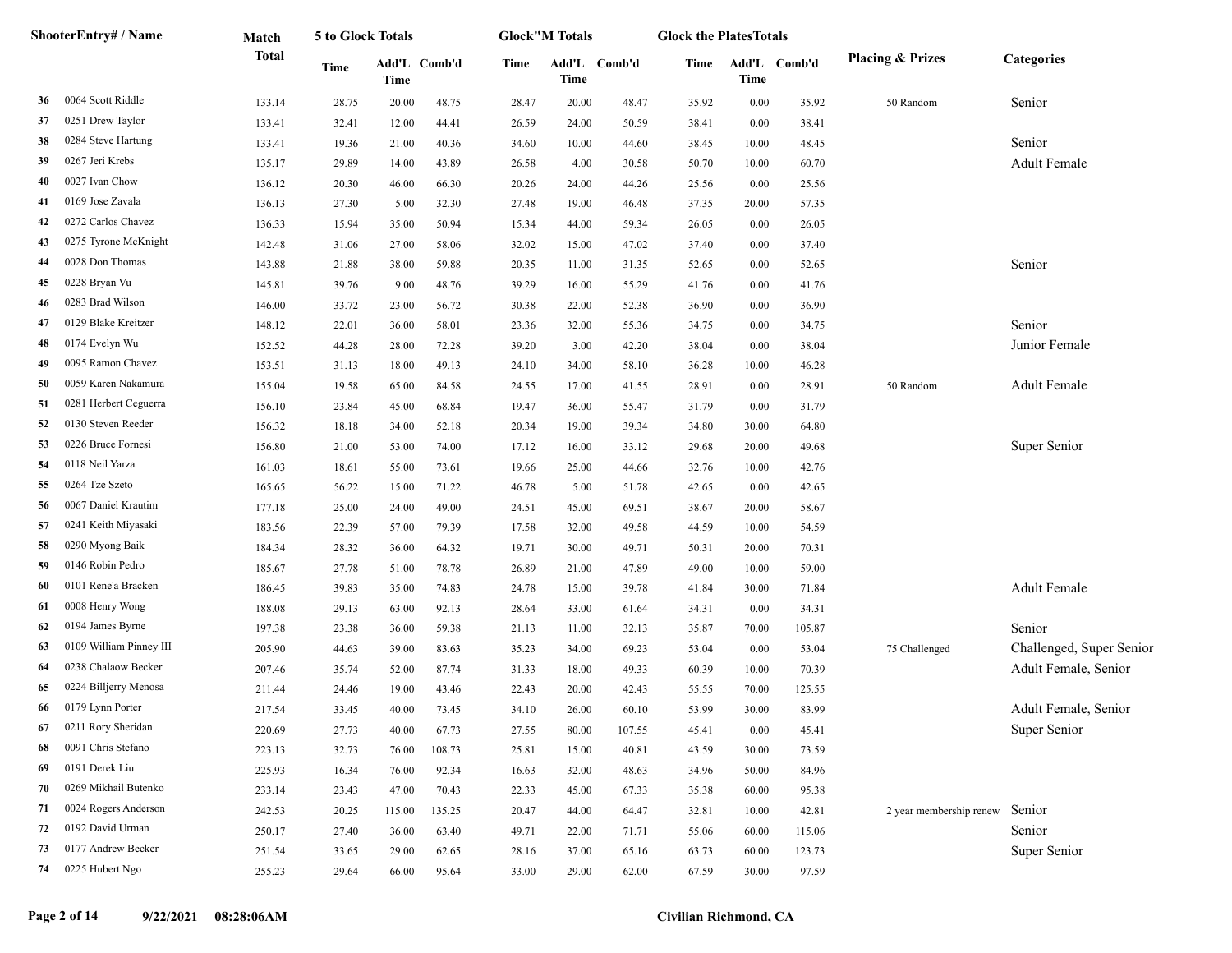|     | ShooterEntry# / Name       | Match  | 5 to Glock Totals |               |        |        | <b>Glock"M Totals</b> |        | <b>Glock the Plates Totals</b> |               |        |                             |                      |
|-----|----------------------------|--------|-------------------|---------------|--------|--------|-----------------------|--------|--------------------------------|---------------|--------|-----------------------------|----------------------|
|     |                            | Total  | Time              | Add'L<br>Time | Comb'd | Time   | Add'L<br>Time         | Comb'd | Time                           | Add'L<br>Time | Comb'd | <b>Placing &amp; Prizes</b> | Categories           |
| 75  | 0239 John Fahmy            | 259.17 | 36.25             | 61.00         | 97.25  | 22.42  | 76.00                 | 98.42  | 63.50                          | 0.00          | 63.50  |                             |                      |
| 76  | 0144 Joseph Oraa           | 282.44 | 28.33             | 30.00         | 58.33  | 28.50  | 22.00                 | 50.50  | 73.61                          | 100.00        | 173.61 |                             |                      |
| 77  | 0265 Christopher Patterson | 284.23 | 38.61             | 38.00         | 76.61  | 35.67  | 39.00                 | 74.67  | 62.95                          | 70.00         | 132.95 |                             |                      |
| 78  | 0183 Richard Noble         | 289.68 | 36.60             | 75.00         | 111.60 | 30.61  | 47.00                 | 77.61  | 60.47                          | 40.00         | 100.47 |                             | Senior               |
| 79  | 0266 Ritchie Jong          | 345.97 | 66.96             | 39.00         | 105.96 | 54.48  | 50.00                 | 104.48 | 105.53                         | 30.00         | 135.53 |                             |                      |
| -80 | 0291 Roxanne McDaniel      | 364.22 | 36.56             | 45.00         | 81.56  | 33.81  | 63.00                 | 96.81  | 75.85                          | 110.00        | 185.85 |                             | Adult Female         |
| 81  | 0092 Joseph Hou            | 365.30 | 19.44             | 109.00        | 128.44 | 20.09  | 62.00                 | 82.09  | 64.77                          | 90.00         | 154.77 |                             |                      |
| 82  | 0210 John Fahmy            | 373.24 | 42.10             | 66.00         | 108.10 | 42.67  | 85.00                 | 127.67 | 57.47                          | 80.00         | 137.47 |                             |                      |
| 83  | 0304 Ian Perry             | 379.60 | 26.62             | 126.00        | 152.62 | 39.00  | 41.00                 | 80.00  | 66.98                          | 80.00         | 146.98 |                             |                      |
| 84  | 0066 Karen Taylor          | 383.97 | 40.04             | 86.00         | 126.04 | 46.52  | 53.00                 | 99.52  | 78.41                          | 80.00         | 158.41 |                             | Adult Female, Senior |
| 85  | 0171 Catherine Wu          | 388.05 | 72.51             | 64.00         | 136.51 | 73.63  | 35.00                 | 108.63 | 132.91                         | 10.00         | 142.91 |                             | Junior Female        |
| 86  | 0296 Kirill Filimonov      | 707.88 | 20.49             | 8.00          | 28.49  | 18.43  | 21.00                 | 39.43  | 399.96                         | 240.00        | 639.96 |                             |                      |
| 87  | 0203 Yilam Kang            | 896.66 | 25.45             | 74.00         | 99.45  | 299.97 | 270.00                | 569.97 | 47.24                          | 180.00        | 227.24 |                             |                      |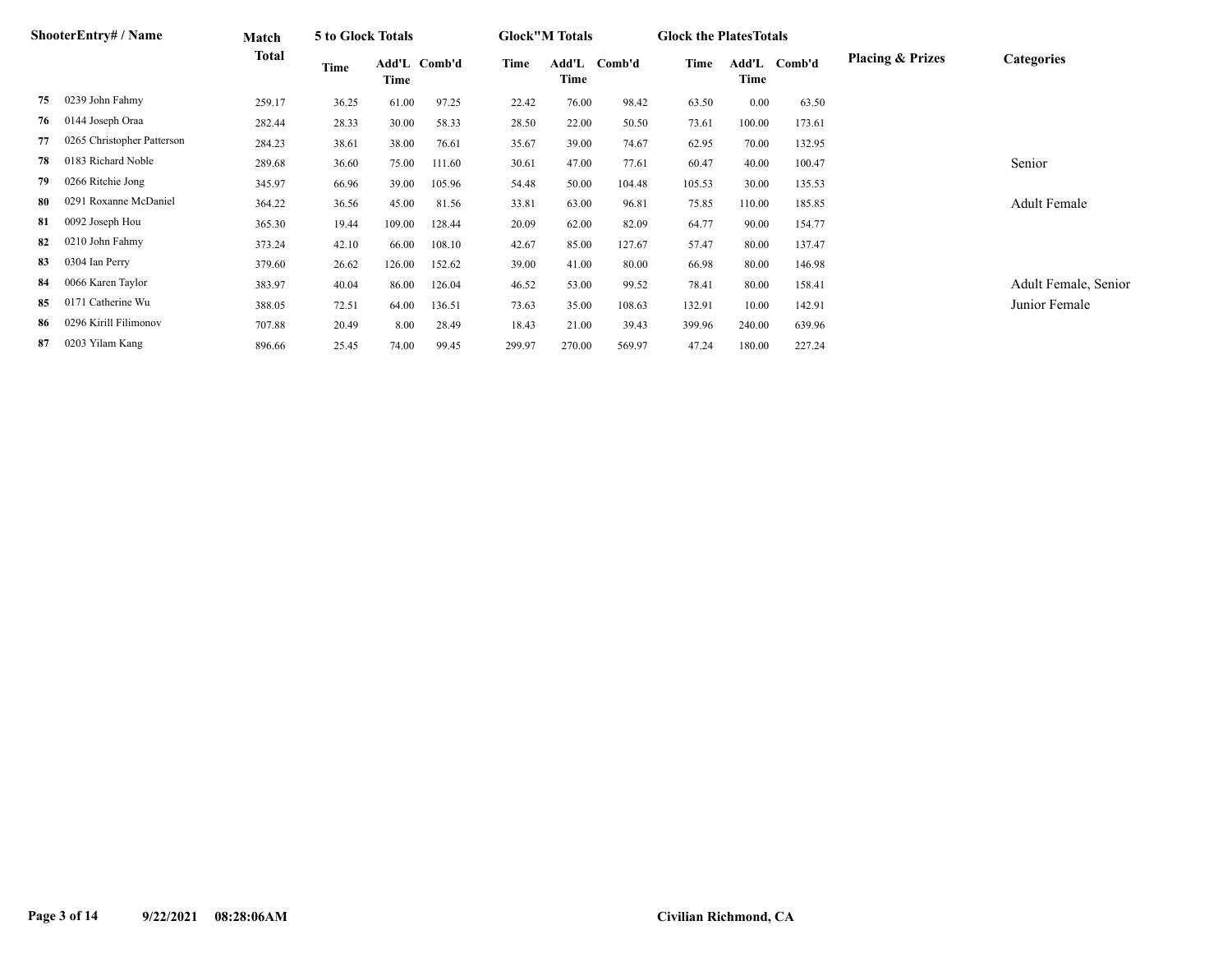### Final Competition Rankings for the Northern California Regional Classic XXVIII

|                | ShooterEntry# / Name     | Match        | 5 to Glock Totals |       |              |             | <b>Glock"M Totals</b> |              | <b>Glock the PlatesTotals</b> |             |              |              |                             |
|----------------|--------------------------|--------------|-------------------|-------|--------------|-------------|-----------------------|--------------|-------------------------------|-------------|--------------|--------------|-----------------------------|
|                |                          | <b>Total</b> | Time              | Time  | Add'L Comb'd | <b>Time</b> | Time                  | Add'L Comb'd | <b>Time</b>                   | <b>Time</b> | Add'L Comb'd |              | <b>Placing &amp; Prizes</b> |
| 1              | 0112 Rich Wolfe*         | 41.99        | 15.05             | 1.00  | 16.05        | 14.08       | $0.00\,$              | 14.08        | 11.86                         | 0.00        | 11.86        | $\mathbf{1}$ | Pistol MatchMeister         |
| 2              | 0040 Erik Warren*        | 49.43        | 13.45             | 3.00  | 16.45        | 15.34       | 3.00                  | 18.34        | 14.64                         | 0.00        | 14.64        | 1            | Pistol Place                |
| 3              | 0214 Jaime Mendoza*      | 52.40        | 17.33             | 7.00  | 24.33        | 13.97       | 1.00                  | 14.97        | 13.10                         | 0.00        | 13.10        |              | 2 100 Place                 |
| 4              | 0259 Paul Soo Jr*        | 54.57        | 17.55             | 4.00  | 21.55        | 16.84       | 0.00                  | 16.84        | 16.18                         | 0.00        | 16.18        |              |                             |
| 5              | 0148 Johnny Louie Jr.*   | 55.15        | 18.62             | 5.00  | 23.62        | 17.06       | 2.00                  | 19.06        | 12.47                         | 0.00        | 12.47        |              |                             |
| 6              | 0061 Yilip Kang*         | 59.96        | 17.14             | 12.00 | 29.14        | 13.73       | 3.00                  | 16.73        | 14.09                         | 0.00        | 14.09        |              |                             |
| $\overline{7}$ | 0300 Myron Sawicki*      | 62.11        | 21.97             | 1.00  | 22.97        | 20.26       | 3.00                  | 23.26        | 15.88                         | 0.00        | 15.88        |              |                             |
| 8              | 0156 Manuel Newman*      | 64.24        | 18.24             | 9.00  | 27.24        | 14.84       | 8.00                  | 22.84        | 14.16                         | 0.00        | 14.16        |              |                             |
| 9              | 0254 Roman Vrublevskiy*  | 64.94        | 13.69             | 19.00 | 32.69        | 12.86       | 6.00                  | 18.86        | 13.39                         | 0.00        | 13.39        |              |                             |
| 10             | 0015 Tony Atella*        | 66.18        | 19.65             | 10.00 | 29.65        | 15.43       | 5.00                  | 20.43        | 16.10                         | 0.00        | 16.10        |              |                             |
| 11             | 0030 Andy Boone*         | 66.65        | 25.57             | 3.00  | 28.57        | 20.67       | 0.00                  | 20.67        | 17.41                         | 0.00        | 17.41        |              |                             |
| 12             | 0263 Jim Griffiths       | 69.15        | 19.99             | 2.00  | 21.99        | 18.09       | 10.00                 | 28.09        | 19.07                         | 0.00        | 19.07        | $\mathbf{1}$ | Pistol Place                |
| 13             | 0287 Kayla Harris        | 69.37        | 16.23             | 8.00  | 24.23        | 18.73       | 4.00                  | 22.73        | 22.41                         | 0.00        | 22.41        | 2            | 100 Place                   |
| 14             | 0158 Jules Vanfau        | 69.53        | 21.28             | 7.00  | 28.28        | 17.65       | 8.00                  | 25.65        | 15.60                         | 0.00        | 15.60        | 3            | 75 Place                    |
| 15             | 0230 Cyrus Yu            | 69.73        | 18.21             | 16.00 | 34.21        | 15.53       | 3.00                  | 18.53        | 16.99                         | 0.00        | 16.99        |              |                             |
| 16             | 0200 Dario Aghai-Yazdi   | 69.87        | 16.55             | 13.00 | 29.55        | 15.82       | 12.00                 | 27.82        | 12.50                         | 0.00        | 12.50        |              |                             |
| 17             | 0153 Joseph Austria      | 71.45        | 23.07             | 6.00  | 29.07        | 18.25       | 9.00                  | 27.25        | 15.13                         | 0.00        | 15.13        |              |                             |
| 18             | 0140 Scott Harms*        | 73.23        | 19.65             | 15.00 | 34.65        | 18.24       | 2.00                  | 20.24        | 18.34                         | 0.00        | 18.34        |              |                             |
| 19             | 0220 Shelton Chun*       | 73.70        | 27.97             | 5.00  | 32.97        | 17.17       | 6.00                  | 23.17        | 17.56                         | 0.00        | 17.56        |              |                             |
| 20             | 0100 Nicholas Balsz III  | 74.34        | 20.04             | 14.00 | 34.04        | 19.38       | 2.00                  | 21.38        | 18.92                         | 0.00        | 18.92        |              |                             |
| 21             | 0036 Brian Chiu          | 74.89        | 16.06             | 3.00  | 19.06        | 14.50       | 25.00                 | 39.50        | 16.33                         | 0.00        | 16.33        |              |                             |
| 22             | 0080 Jean Smith          | 74.91        | 19.44             | 9.00  | 28.44        | 19.81       | 6.00                  | 25.81        | 20.66                         | 0.00        | 20.66        |              |                             |
| 23             | 0002 Clayton Pico        | 75.57        | 17.02             | 15.00 | 32.02        | 14.27       | 12.00                 | 26.27        | 17.28                         | 0.00        | 17.28        |              |                             |
| 24             | 0003 Kyle Dedriksen      | 79.45        | 18.36             | 16.00 | 34.36        | 16.03       | 11.00                 | 27.03        | 18.06                         | 0.00        | 18.06        |              |                             |
| 25             | 0084 Steve Smith*        | 81.89        | 21.01             | 7.00  | 28.01        | 20.26       | 10.00                 | 30.26        | 23.62                         | 0.00        | 23.62        |              |                             |
| 26             | 0248 Kirill Filimonov    | 81.96        | 17.87             | 17.00 | 34.87        | 17.59       | 7.00                  | 24.59        | 22.50                         | 0.00        | 22.50        |              |                             |
| 27             | 0292 Donald Hodges*      | 82.04        | 21.56             | 4.00  | 25.56        | 20.53       | 7.00                  | 27.53        | 28.95                         | 0.00        | 28.95        |              |                             |
| 28             | 0125 Andrew Hermer*      | 84.17        | 19.27             | 15.00 | 34.27        | 17.61       | 8.00                  | 25.61        | 24.29                         | 0.00        | 24.29        |              |                             |
| 29             | 0234 Teri Demmon         | 84.51        | 19.98             | 12.00 | 31.98        | 19.37       | 10.00                 | 29.37        | 23.16                         | 0.00        | 23.16        |              | 50 Random                   |
| 30             | 0168 Richard Menar       | 87.43        | 27.12             | 8.00  | 35.12        | 26.97       | 6.00                  | 32.97        | 19.34                         | 0.00        | 19.34        |              |                             |
| 31             | 0161 Kevin Chu*          | 89.14        | 24.29             | 13.00 | 37.29        | 22.70       | 13.00                 | 35.70        | 16.15                         | 0.00        | 16.15        |              |                             |
| 32             | 0105 Christopher Shuping | 89.18        | 22.44             | 15.00 | 37.44        | 24.83       | 4.00                  | 28.83        | 22.91                         | 0.00        | 22.91        |              |                             |
| 33             | 0186 Benjamin Hsueh      | 90.09        | 24.33             | 16.00 | 40.33        | 21.11       | 9.00                  | 30.11        | 19.65                         | 0.00        | 19.65        |              |                             |
| 34             | 0136 Robert Mao          | 94.13        | 34.92             | 0.00  | 34.92        | 32.90       | 0.00                  | 32.90        | 26.31                         | 0.00        | 26.31        |              |                             |
| 35             | 0233 Angelina Buendia    | 94.23        | 22.28             | 24.00 | 46.28        | 16.97       | 8.00                  | 24.97        | 22.98                         | 0.00        | 22.98        |              |                             |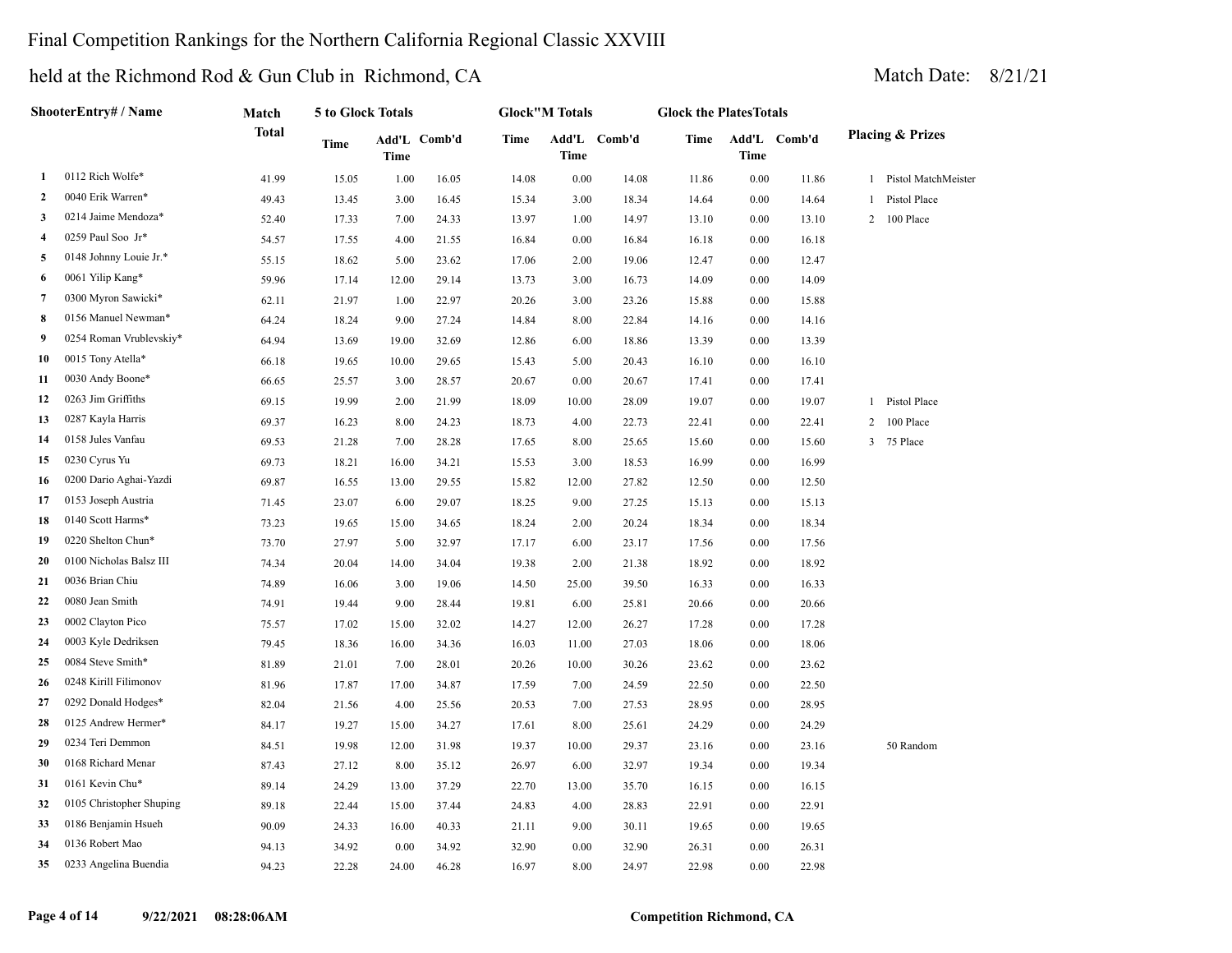|    | ShooterEntry# / Name       | Match        | 5 to Glock Totals |        |              |       | <b>Glock</b> "M Totals |              | <b>Glock the PlatesTotals</b> |        |              |                             |
|----|----------------------------|--------------|-------------------|--------|--------------|-------|------------------------|--------------|-------------------------------|--------|--------------|-----------------------------|
|    |                            | <b>Total</b> | Time              | Time   | Add'L Comb'd | Time  | <b>Time</b>            | Add'L Comb'd | Time                          | Time   | Add'L Comb'd | <b>Placing &amp; Prizes</b> |
| 36 | 0070 Bob Baker-Price       | 94.95        | 28.85             | 9.00   | 37.85        | 26.75 | 4.00                   | 30.75        | 26.35                         | 0.00   | 26.35        |                             |
| 37 | 0131 Steven Reeder         | 103.57       | 21.75             | 16.00  | 37.75        | 18.90 | 17.00                  | 35.90        | 29.92                         | 0.00   | 29.92        |                             |
| 38 | 0088 Sidney Thompson       | 108.95       | 29.36             | 12.00  | 41.36        | 24.28 | 16.00                  | 40.28        | 27.31                         | 0.00   | 27.31        |                             |
| 39 | 0273 Carlos Chavez         | 109.80       | 18.22             | 19.00  | 37.22        | 16.20 | 30.00                  | 46.20        | 26.38                         | 0.00   | 26.38        |                             |
| 40 | 0007 Paul Pierce           | 109.97       | 24.73             | 12.00  | 36.73        | 25.76 | 15.00                  | 40.76        | 32.48                         | 0.00   | 32.48        |                             |
| 41 | 0058 Nancy Lam             | 110.68       | 20.79             | 28.00  | 48.79        | 20.09 | 13.00                  | 33.09        | 28.80                         | 0.00   | 28.80        |                             |
| 42 | 0280 Kenneth Falconitin    | 112.49       | 19.42             | 27.00  | 46.42        | 20.07 | 22.00                  | 42.07        | 24.00                         | 0.00   | 24.00        |                             |
| 43 | 0096 Ramon Chavez          | 114.20       | 34.31             | 12.00  | 46.31        | 26.39 | 11.00                  | 37.39        | 30.50                         | 0.00   | 30.50        |                             |
| 44 | 0243 Keith Miyasaki        | 126.95       | 18.86             | 27.00  | 45.86        | 18.36 | 29.00                  | 47.36        | 33.73                         | 0.00   | 33.73        |                             |
| 45 | 0102 Ken Mejica            | 132.36       | 16.51             | 60.00  | 76.51        | 16.72 | 22.00                  | 38.72        | 17.13                         | 0.00   | 17.13        |                             |
| 46 | 0288 Ben Lazarus           | 132.48       | 26.77             | 35.00  | 61.77        | 19.30 | 21.00                  | 40.30        | 30.41                         | 0.00   | 30.41        | 2 year membership renew     |
| 47 | 0018 Timothy Fong          | 139.37       | 37.55             | 15.00  | 52.55        | 34.86 | 17.00                  | 51.86        | 34.96                         | 0.00   | 34.96        |                             |
| 48 | 0282 Herbert Ceguerra      | 148.69       | 26.25             | 28.00  | 54.25        | 22.53 | 29.00                  | 51.53        | 32.91                         | 10.00  | 42.91        |                             |
| 49 | 0232 Randy Ammons          | 155.76       | 19.34             | 15.00  | 34.34        | 22.93 | 18.00                  | 40.93        | 50.49                         | 30.00  | 80.49        |                             |
| 50 | 0256 Daniel Tran           | 159.10       | 26.11             | 32.00  | 58.11        | 19.64 | 51.00                  | 70.64        | 30.35                         | 0.00   | 30.35        | Pistol New Members Raft     |
| 50 |                            | 159.10       | 26.11             | 32.00  | 58.11        | 19.64 | 51.00                  | 70.64        | 30.35                         | 0.00   | 30.35        | 2 year membership renew     |
| 51 | 0278 Steven Fajardo        | 159.93       | 38.01             | 35.00  | 73.01        | 37.80 | 12.00                  | 49.80        | 37.12                         | 0.00   | 37.12        |                             |
| 52 | 0165 JC Smith              | 171.12       | 28.08             | 54.00  | 82.08        | 25.63 | 27.00                  | 52.63        | 36.41                         | 0.00   | 36.41        |                             |
| 53 | 0021 Francis Tang          | 175.35       | 32.15             | 24.00  | 56.15        | 35.96 | 22.00                  | 57.96        | 61.24                         | 0.00   | 61.24        |                             |
| 54 | 0286 Hubert Ngo            | 184.41       | 40.55             | 42.00  | 82.55        | 30.37 | 16.00                  | 46.37        | 55.49                         | 0.00   | 55.49        |                             |
| 55 | 0025 Rogers Anderson       | 184.56       | 19.74             | 71.00  | 90.74        | 18.85 | 33.00                  | 51.85        | 31.97                         | 10.00  | 41.97        |                             |
| 56 | 0170 Vickie Okumura        | 191.81       | 28.00             | 51.00  | 79.00        | 33.77 | 12.00                  | 45.77        | 47.04                         | 20.00  | 67.04        |                             |
| 57 | 0107 Donald Scheppmann     | 202.93       | 40.11             | 31.00  | 71.11        | 34.58 | 25.00                  | 59.58        | 52.24                         | 20.00  | 72.24        |                             |
| 58 | 0032 Anthony Xiao          | 207.07       | 29.79             | 26.00  | 55.79        | 28.57 | 19.00                  | 47.57        | 43.71                         | 60.00  | 103.71       |                             |
| 59 | 0013 Francisco Limjoco III | 215.13       | 32.77             | 34.00  | 66.77        | 22.72 | 61.00                  | 83.72        | 44.64                         | 20.00  | 64.64        |                             |
| 60 | 0297 Joe McBride           | 217.69       | 37.10             | 26.00  | 63.10        | 39.61 | 34.00                  | 73.61        | 60.98                         | 20.00  | 80.98        |                             |
| 61 | 0005 Carlos Quezada        | 240.25       | 24.36             | 35.00  | 59.36        | 21.65 | 28.00                  | 49.65        | 61.24                         | 70.00  | 131.24       |                             |
| 62 | 0178 Andrew Becker         | 250.90       | 32.14             | 19.00  | 51.14        | 33.67 | 12.00                  | 45.67        | 64.09                         | 90.00  | 154.09       |                             |
| 63 | 0184 Richard Noble         | 270.55       | 35.11             | 59.00  | 94.11        | 39.83 | 22.00                  | 61.83        | 74.61                         | 40.00  | 114.61       |                             |
| 64 | 0270 Mikhail Butenko       | 277.45       | 24.57             | 59.00  | 83.57        | 23.45 | 32.00                  | 55.45        | 38.43                         | 100.00 | 138.43       |                             |
| 65 | 0195 James Byrne           | 315.48       | 25.53             | 57.00  | 82.53        | 22.11 | 35.00                  | 57.11        | 45.84                         | 130.00 | 175.84       |                             |
| 66 | 0068 Brenda Austin         | 345.57       | 91.64             | 52.00  | 143.64       | 66.24 | 48.00                  | 114.24       | 77.69                         | 10.00  | 87.69        |                             |
| 67 | 0078 Matt Stahlecker       | 353.92       | 37.35             | 60.00  | 97.35        | 30.17 | 60.00                  | 90.17        | 76.40                         | 90.00  | 166.40       |                             |
| 68 | 0093 Joseph Hou            | 776.46       | 299.97            | 300.00 | 599.97       | 18.03 | 65.00                  | 83.03        | 63.46                         | 30.00  | 93.46        |                             |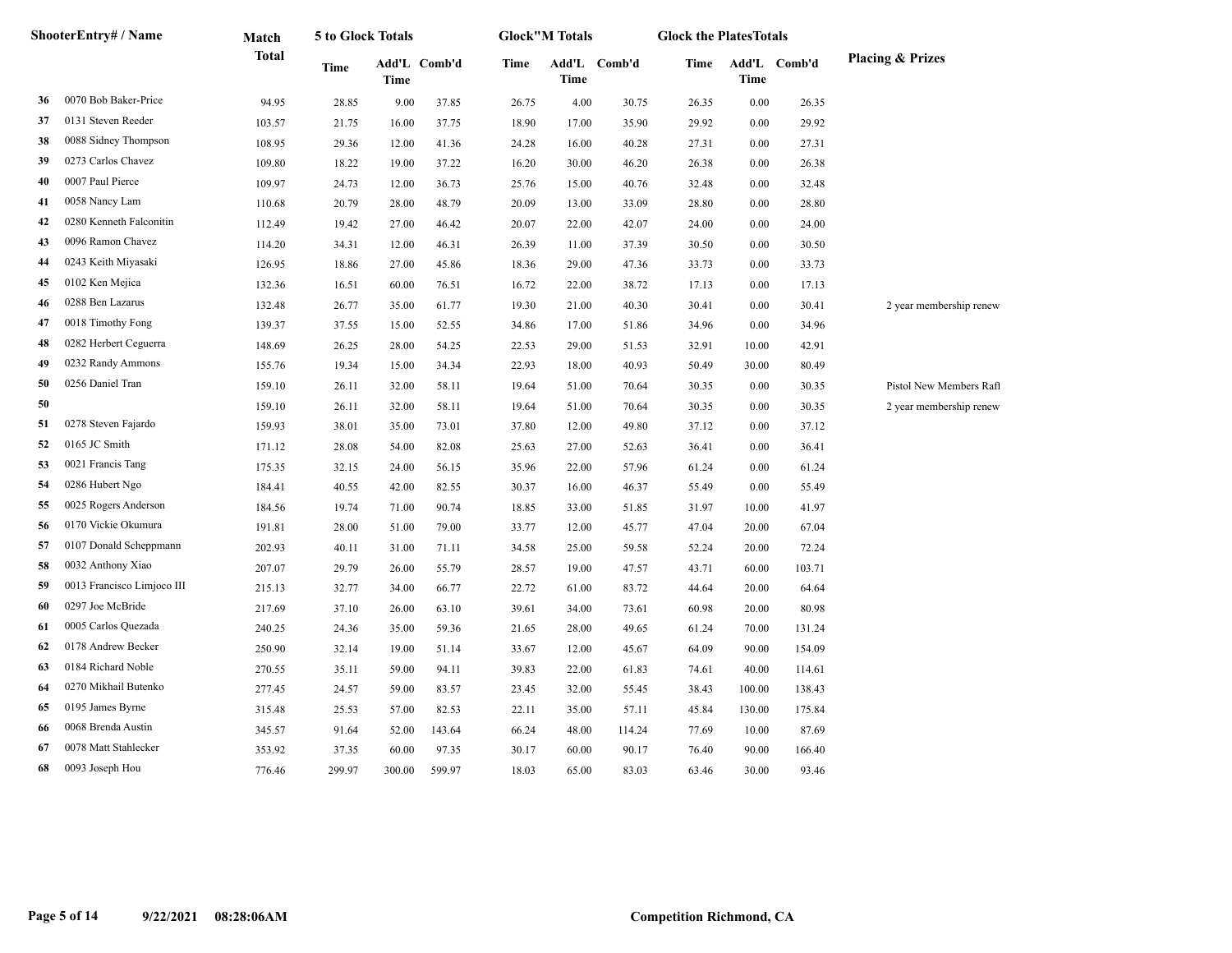### Final Guardian Rankings for the Northern California Regional Classic XXVIII

|                | ShooterEntry# / Name | Match  | 5 to Glock Totals |               |        |       | <b>Glock</b> "M Totals |        | <b>Glock the Plates Totals</b> |               |        |                             |              |
|----------------|----------------------|--------|-------------------|---------------|--------|-------|------------------------|--------|--------------------------------|---------------|--------|-----------------------------|--------------|
|                |                      | Total  | Time              | Add'L<br>Time | Comb'd | Time  | Add'L<br>Time          | Comb'd | Time                           | Add'L<br>Time | Comb'd | <b>Placing &amp; Prizes</b> | Categories   |
|                | 0276 Daniel Sibal    | 63.51  | 19.63             | 6.00          | 25.63  | 17.66 | 4.00                   | 21.66  | 16.22                          | 0.00          | 16.22  | 100 Place                   |              |
| $\mathbf{2}$   | 0231 Randy Ammons    | 111.70 | 17.81             | 29.00         | 46.81  | 22.34 | 17.00                  | 39.34  | 25.55                          | 0.00          | 25.55  | 2 Etool Place               | Super Senior |
| 2              |                      | 111.70 | 17.81             | 29.00         | 46.81  | 22.34 | 17.00                  | 39.34  | 25.55                          | 0.00          | 25.55  | 75 Super Senior             | Super Senior |
| 3              | 0055 Gary Kim        | 115.85 | 24.06             | 18.00         | 42.06  | 22.01 | 21.00                  | 43.01  | 30.78                          | 0.00          | 30.78  | Knife Place                 | Super Senior |
| 4              | 0087 Sidney Thompson | 122.30 | 29.60             | 19.00         | 48.60  | 27.33 | 21.00                  | 48.33  | 25.37                          | 0.00          | 25.37  |                             | Super Senior |
| 5 <sup>1</sup> | 0075 Luis Sarzi      | 141.09 | 23.32             | 27.00         | 50.32  | 19.93 | 14.00                  | 33.93  | 36.84                          | 20.00         | 56.84  | 75 Senior                   | Senior       |
| 6              | 0004 Carlos Quezada  | 141.55 | 22.01             | 19.00         | 41.01  | 24.70 | 19.00                  | 43.70  | 36.84                          | 20.00         | 56.84  |                             |              |
|                | 0309 Gordon Silva    | 217.69 | 19.10             | 52.00         | 71.10  | 23.87 | 76.00                  | 99.87  | 36.72                          | 10.00         | 46.72  |                             |              |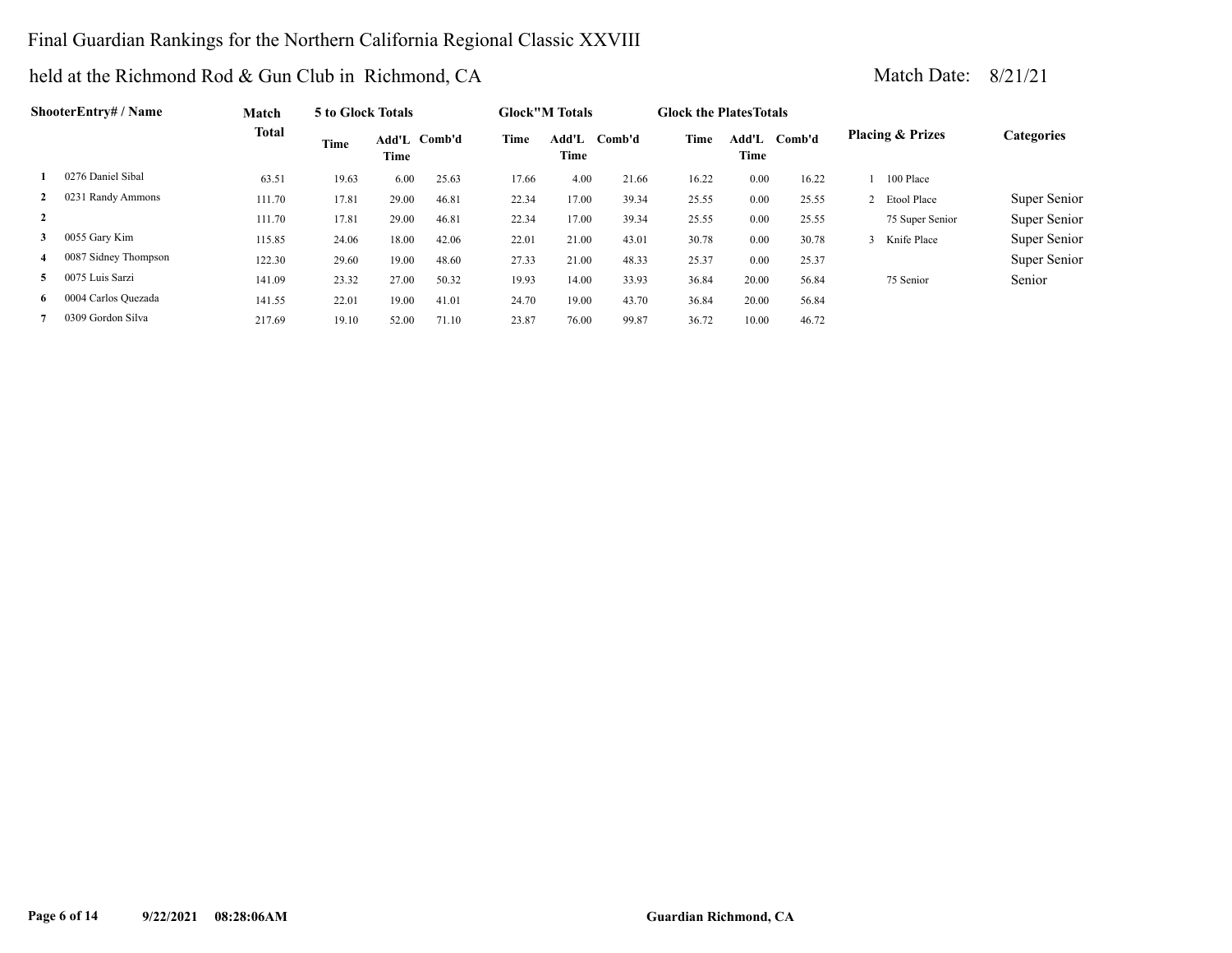### Final Heavy Metal Rankings for the Northern California Regional Classic XXVIII

|              | ShooterEntry# / Name   | Match        | 5 to Glock Totals |       |              |       | <b>Glock"M Totals</b> |              | <b>Glock the PlatesTotals</b> |             |              |                             |  |
|--------------|------------------------|--------------|-------------------|-------|--------------|-------|-----------------------|--------------|-------------------------------|-------------|--------------|-----------------------------|--|
|              |                        | <b>Total</b> | Time              | Time  | Add'L Comb'd | Time  | <b>Time</b>           | Add'L Comb'd | <b>Time</b>                   | <b>Time</b> | Add'L Comb'd | <b>Placing &amp; Prizes</b> |  |
| 1            | 0043 Erik Warren*      | 45.17        | 14.39             | 0.00  | 14.39        | 12.63 | 3.00                  | 15.63        | 15.15                         | 0.00        | 15.15        |                             |  |
| $\mathbf{2}$ | 0115 Rich Wolfe*       | 54.05        | 16.70             | 1.00  | 17.70        | 14.82 | 5.00                  | 19.82        | 16.53                         | 0.00        | 16.53        |                             |  |
| 3            | 0217 Jaime Mendoza*    | 62.40        | 18.15             | 7.00  | 25.15        | 16.85 | 4.00                  | 20.85        | 16.40                         | 0.00        | 16.40        | 1 Pistol Place              |  |
| 4            | 0202 Dario Aghai-Yazdi | 63.57        | 18.00             | 5.00  | 23.00        | 15.07 | 11.00                 | 26.07        | 14.50                         | 0.00        | 14.50        | 100 Place                   |  |
| 5            | 0303 Myron Sawicki*    | 71.86        | 23.94             | 2.00  | 25.94        | 21.41 | 5.00                  | 26.41        | 19.51                         | 0.00        | 19.51        | 50 Random                   |  |
| 6            | 0206 Ron Nakabayashi*  | 77.07        | 27.51             | 2.00  | 29.51        | 22.80 | 0.00                  | 22.80        | 24.76                         | 0.00        | 24.76        |                             |  |
| 7            | 0143 Scott Harms*      | 77.71        | 22.20             | 8.00  | 30.20        | 21.48 | 5.00                  | 26.48        | 21.03                         | 0.00        | 21.03        |                             |  |
| 8            | 0117 Blake Bennett*    | 82.45        | 21.72             | 8.00  | 29.72        | 19.15 | 8.00                  | 27.15        | 25.58                         | 0.00        | 25.58        |                             |  |
| 9.           | 0294 Donald Hodges*    | 82.94        | 24.29             | 4.00  | 28.29        | 26.16 | 4.00                  | 30.16        | 24.49                         | 0.00        | 24.49        |                             |  |
| 10           | 0155 Joseph Austria    | 90.38        | 25.90             | 9.00  | 34.90        | 22.56 | 7.00                  | 29.56        | 25.92                         | 0.00        | 25.92        | 2 Etool Place               |  |
| 11           | 0223 Shelton Chun*     | 92.83        | 22.54             | 6.00  | 28.54        | 23.44 | 4.00                  | 27.44        | 26.85                         | 10.00       | 36.85        |                             |  |
| 12           | 0128 Andrew Hermer*    | 103.27       | 22.07             | 19.00 | 41.07        | 20.47 | 9.00                  | 29.47        | 22.73                         | 10.00       | 32.73        |                             |  |
| 13           | 0045 Dave Wayda        | 116.74       | 19.53             | 31.00 | 50.53        | 19.80 | 20.00                 | 39.80        | 26.41                         | 0.00        | 26.41        | 3 Knife Place               |  |
| 14           | 0181 Andrew Manzo      | 128.89       | 25.88             | 26.00 | 51.88        | 19.66 | 24.00                 | 43.66        | 23.35                         | 10.00       | 33.35        |                             |  |
| 15           | 0077 Luis Sarzi        | 130.71       | 26.58             | 28.00 | 54.58        | 22.46 | 18.00                 | 40.46        | 35.67                         | 0.00        | 35.67        | 50 Random                   |  |
| 16           | 0227 Bruce Fornesi     | 139.20       | 19.44             | 36.00 | 55.44        | 21.84 | 35.00                 | 56.84        | 26.92                         | 0.00        | 26.92        |                             |  |
| 17           | 0122 Gary Orr          | 161.38       | 30.64             | 45.00 | 75.64        | 24.29 | 21.00                 | 45.29        | 40.45                         | 0.00        | 40.45        |                             |  |
| 18           | 0052 Vachara Nusso     | 164.72       | 25.07             | 36.00 | 61.07        | 24.32 | 35.00                 | 59.32        | 34.33                         | 10.00       | 44.33        |                             |  |
| 19           | 0188 Benjamin Hsueh    | 210.32       | 33.82             | 26.00 | 59.82        | 31.63 | 16.00                 | 47.63        | 42.87                         | 60.00       | 102.87       |                             |  |
|              |                        |              |                   |       |              |       |                       |              |                               |             |              |                             |  |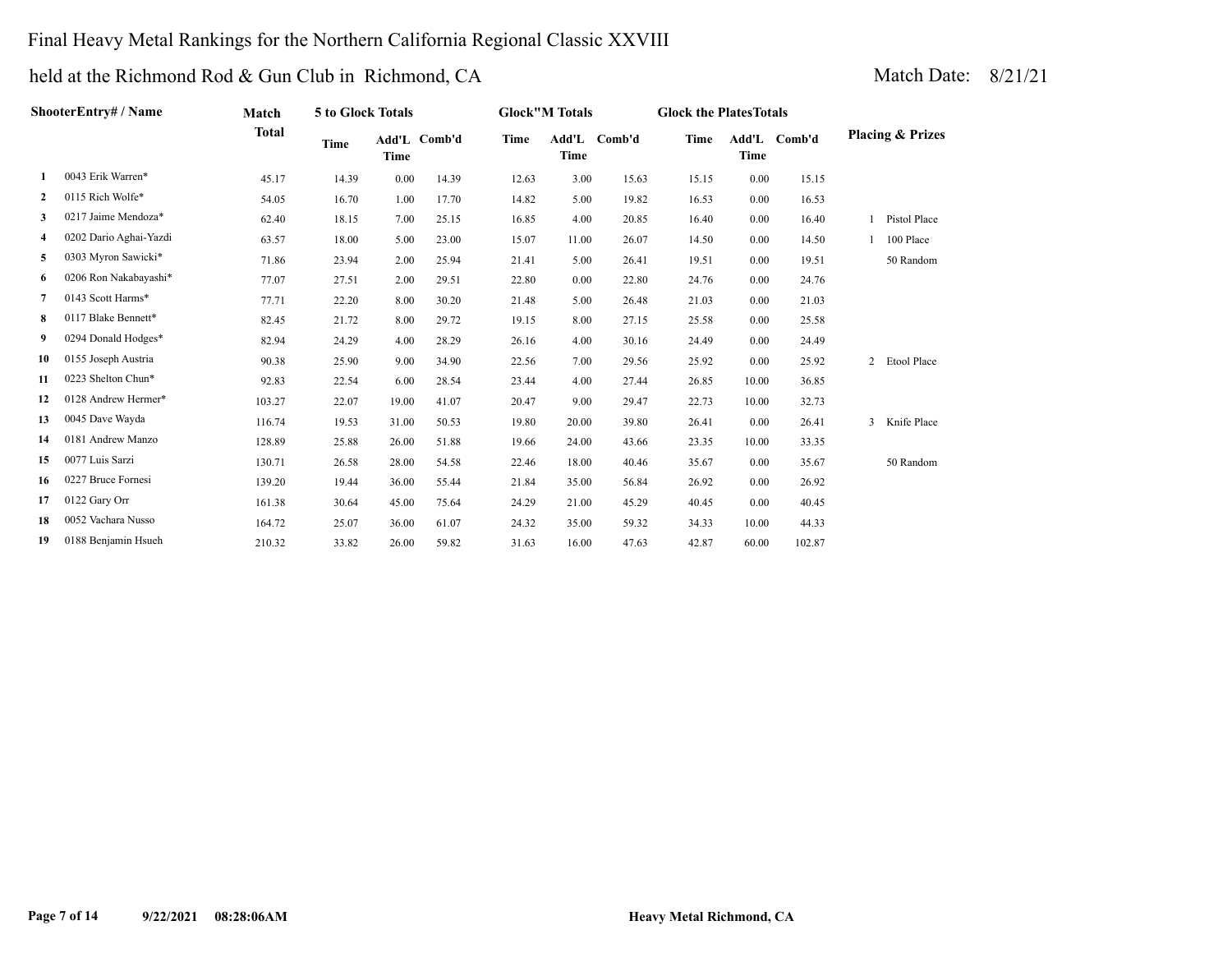#### Final Major Sub Rankings for the Northern California Regional Classic XXVIII

# held at the Richmond Rod & Gun Club in Richmond, CA Match Date: 8/21/21

|              | ShooterEntry# / Name     | Match  | 5 to Glock Totals |       |              |       | <b>Glock</b> "M Totals |        | <b>Glock the Plates Totals</b> |             |              |                |                             |
|--------------|--------------------------|--------|-------------------|-------|--------------|-------|------------------------|--------|--------------------------------|-------------|--------------|----------------|-----------------------------|
|              |                          | Total  | Time              | Time  | Add'L Comb'd | Time  | Add'L<br>Time          | Comb'd | Time                           | <b>Time</b> | Add'L Comb'd |                | <b>Placing &amp; Prizes</b> |
|              | 0111 Rich Wolfe*         | 42.00  | 10.48             | 1.00  | 11.48        | 10.08 | 5.00                   | 15.08  | 15.44                          | 0.00        | 15.44        |                | 100 Place                   |
| $\mathbf{2}$ | 0199 Dario Aghai-Yazdi   | 42.85  | 11.97             | 1.00  | 12.97        | 10.64 | 2.00                   | 12.64  | 17.24                          | 0.00        | 17.24        |                | 100 Place                   |
| 3            | 0039 Erik Warren*        | 44.24  | 10.00             | 2.00  | 12.00        | 9.71  | 2.00                   | 11.71  | 20.53                          | 0.00        | 20.53        |                |                             |
| 4            | 0299 Myron Sawicki*      | 59.95  | 15.68             | 4.00  | 19.68        | 16.06 | 5.00                   | 21.06  | 19.21                          | 0.00        | 19.21        |                | 50 Random                   |
| 5            | 0083 Steve Smith*        | 60.49  | 14.76             | 4.00  | 18.76        | 14.17 | 1.00                   | 15.17  | 26.56                          | 0.00        | 26.56        |                |                             |
| 6            | 0205 Ron Nakabayashi*    | 69.05  | 15.01             | 4.00  | 19.01        | 15.65 | 0.00                   | 15.65  | 24.39                          | 10.00       | 34.39        |                |                             |
| 7            | 0106 Christopher Shuping | 78.76  | 29.13             | 0.00  | 29.13        | 13.60 | 11.00                  | 24.60  | 25.03                          | 0.00        | 25.03        |                | 2 Etool Place               |
| 8            | 0121 Gary Orr            | 92.97  | 18.16             | 14.00 | 32.16        | 20.05 | 4.00                   | 24.05  | 36.76                          | 0.00        | 36.76        | $\overline{3}$ | Knife Place                 |
| 9            | 0099 Nicholas Balsz III  | 95.00  | 15.78             | 2.00  | 17.78        | 13.88 | 0.00                   | 13.88  | 23.34                          | 40.00       | 63.34        |                |                             |
| 10           | 0213 Jaime Mendoza*      | 95.11  | 9.95              | 2.00  | 11.95        | 9.87  | 5.00                   | 14.87  | 28.29                          | 40.00       | 68.29        |                |                             |
| 11           | 0308 Donald Smith        | 100.74 | 22.03             | 1.00  | 23.03        | 19.74 | 2.00                   | 21.74  | 35.97                          | 20.00       | 55.97        |                |                             |
| 12           | 0219 Shelton Chun*       | 101.73 | 21.38             | 7.00  | 28.38        | 21.06 | 1.00                   | 22.06  | 31.29                          | 20.00       | 51.29        |                |                             |
| 13           | 0124 Andrew Hermer*      | 114.75 | 13.35             | 6.00  | 19.35        | 15.02 | 2.00                   | 17.02  | 28.38                          | 50.00       | 78.38        |                |                             |
| 14           | 0180 Andrew Manzo        | 119.63 | 13.10             | 11.00 | 24.10        | 12.69 | 10.00                  | 22.69  | 22.84                          | 50.00       | 72.84        |                |                             |
| 15           | 0051 Vachara Nusso       | 129.01 | 15.94             | 26.00 | 41.94        | 20.73 | 6.00                   | 26.73  | 30.34                          | 30.00       | 60.34        |                |                             |
| 16           | 0073 Richard Snyder      | 154.07 | 21.59             | 5.00  | 26.59        | 21.47 | 21.00                  | 42.47  | 35.01                          | 50.00       | 85.01        |                |                             |

 **17** 0257 Mark Okumura 689.15 11.39 19.00 30.39 18.80 0.00 18.80 399.96 240.00 639.96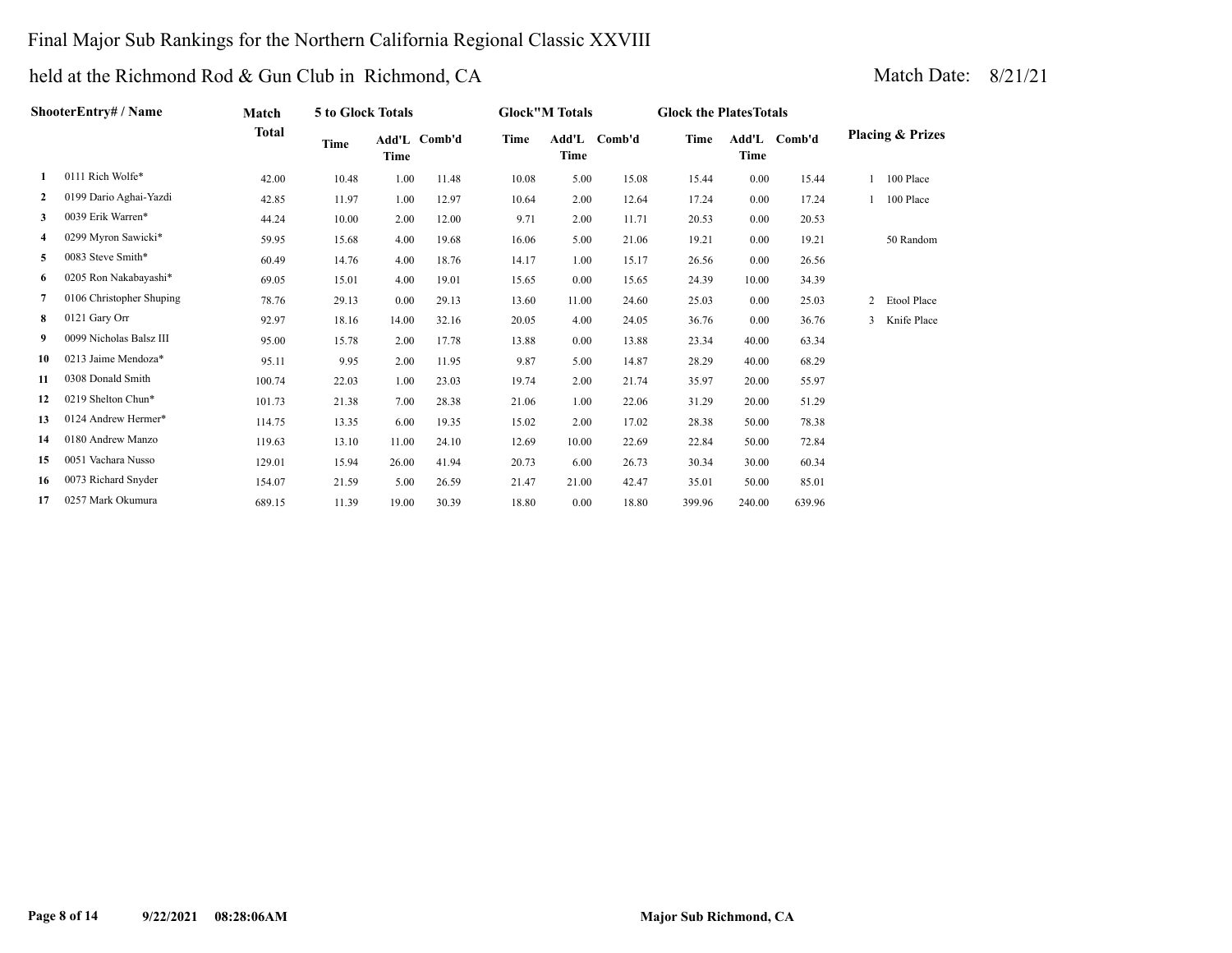### Final Master Stock Rankings for the Northern California Regional Classic XXVIII

|    | ShooterEntry# / Name   | Match        | 5 to Glock Totals |             |              |             | <b>Glock"M Totals</b> |              | <b>Glock the PlatesTotals</b> |             |              |                             |  |
|----|------------------------|--------------|-------------------|-------------|--------------|-------------|-----------------------|--------------|-------------------------------|-------------|--------------|-----------------------------|--|
|    |                        | <b>Total</b> | <b>Time</b>       | <b>Time</b> | Add'L Comb'd | <b>Time</b> | <b>Time</b>           | Add'L Comb'd | <b>Time</b>                   | <b>Time</b> | Add'L Comb'd | <b>Placing &amp; Prizes</b> |  |
| 1  | 0114 Rich Wolfe*       | 48.08        | 16.85             | 4.00        | 20.85        | 13.44       | 2.00                  | 15.44        | 11.79                         | 0.00        | 11.79        | 2 100 Place                 |  |
| 2  | 0150 Johnny Louie Jr.* | 52.64        | 18.12             | 1.00        | 19.12        | 16.04       | 2.00                  | 18.04        | 15.48                         | 0.00        | 15.48        | Pistol Place                |  |
| 3  | 0216 Jaime Mendoza*    | 53.12        | 17.25             | 5.00        | 22.25        | 15.29       | 1.00                  | 16.29        | 14.58                         | 0.00        | 14.58        | 3 75 Place                  |  |
| 4  | 0048 Paul Soo Jr*      | 55.99        | 16.41             | 7.00        | 23.41        | 14.59       | 4.00                  | 18.59        | 13.99                         | 0.00        | 13.99        |                             |  |
| 5  | 0042 Erik Warren*      | 57.09        | 13.60             | 7.00        | 20.60        | 12.64       | 7.00                  | 19.64        | 16.85                         | 0.00        | 16.85        |                             |  |
| 6  | 0271 Scott Christian*  | 60.15        | 22.88             | 0.00        | 22.88        | 20.06       | 2.00                  | 22.06        | 15.21                         | 0.00        | 15.21        |                             |  |
| 7  | 0176 Jules Vanfau      | 60.72        | 20.96             | 4.00        | 24.96        | 17.68       | 2.00                  | 19.68        | 16.08                         | 0.00        | 16.08        |                             |  |
| 8  | 0063 Yilip Kang*       | 61.14        | 18.24             | 4.00        | 22.24        | 13.02       | 8.00                  | 21.02        | 17.88                         | 0.00        | 17.88        | 50 Random                   |  |
| 9  | 0127 Andrew Hermer*    | 64.50        | 18.66             | 10.00       | 28.66        | 17.14       | 3.00                  | 20.14        | 15.70                         | 0.00        | 15.70        |                             |  |
| 10 | 0017 Tony Atella*      | 65.49        | 18.90             | 10.00       | 28.90        | 16.76       | 5.00                  | 21.76        | 14.83                         | 0.00        | 14.83        |                             |  |
| 11 | 0142 Scott Harms*      | 66.81        | 21.51             | 6.00        | 27.51        | 16.76       | 8.00                  | 24.76        | 14.54                         | 0.00        | 14.54        |                             |  |
| 12 | 0222 Shelton Chun*     | 68.10        | 18.60             | 3.00        | 21.60        | 17.91       | 6.00                  | 23.91        | 22.59                         | 0.00        | 22.59        |                             |  |
| 13 | 0086 Steve Smith*      | 69.78        | 21.70             | 5.00        | 26.70        | 21.52       | 2.00                  | 23.52        | 19.56                         | 0.00        | 19.56        |                             |  |
| 14 | 0293 Donald Hodges*    | 73.97        | 21.85             | 4.00        | 25.85        | 20.43       | 8.00                  | 28.43        | 19.69                         | 0.00        | 19.69        |                             |  |
| 15 | 0302 Myron Sawicki*    | 76.03        | 21.13             | 16.00       | 37.13        | 19.34       | 4.00                  | 23.34        | 15.56                         | 0.00        | 15.56        |                             |  |
| 16 | 0162 Kevin Chu*        | 76.20        | 24.75             | 5.00        | 29.75        | 20.79       | 6.00                  | 26.79        | 19.66                         | 0.00        | 19.66        |                             |  |
| 17 | 0237 Lyman Wong*       | 87.98        | 22.15             | 15.00       | 37.15        | 15.65       | 12.00                 | 27.65        | 23.18                         | 0.00        | 23.18        |                             |  |
| 18 | 0082 Jean Smith        | 96.31        | 20.13             | 12.00       | 32.13        | 21.03       | 5.00                  | 26.03        | 28.15                         | 10.00       | 38.15        |                             |  |
| 19 | 0295 Mike Hennigan*    | 135.95       | 36.67             | 12.00       | 48.67        | 38.66       | 7.00                  | 45.66        | 41.62                         | 0.00        | 41.62        |                             |  |
| 20 | 0056 Gary Kim          | 139.04       | 24.42             | 33.00       | 57.42        | 21.16       | 26.00                 | 47.16        | 34.46                         | 0.00        | 34.46        |                             |  |
| 21 | 0182 Daniel Krautim    | 230.67       | 20.55             | 41.00       | 61.55        | 20.92       | 59.00                 | 79.92        | 39.20                         | 50.00       | 89.20        |                             |  |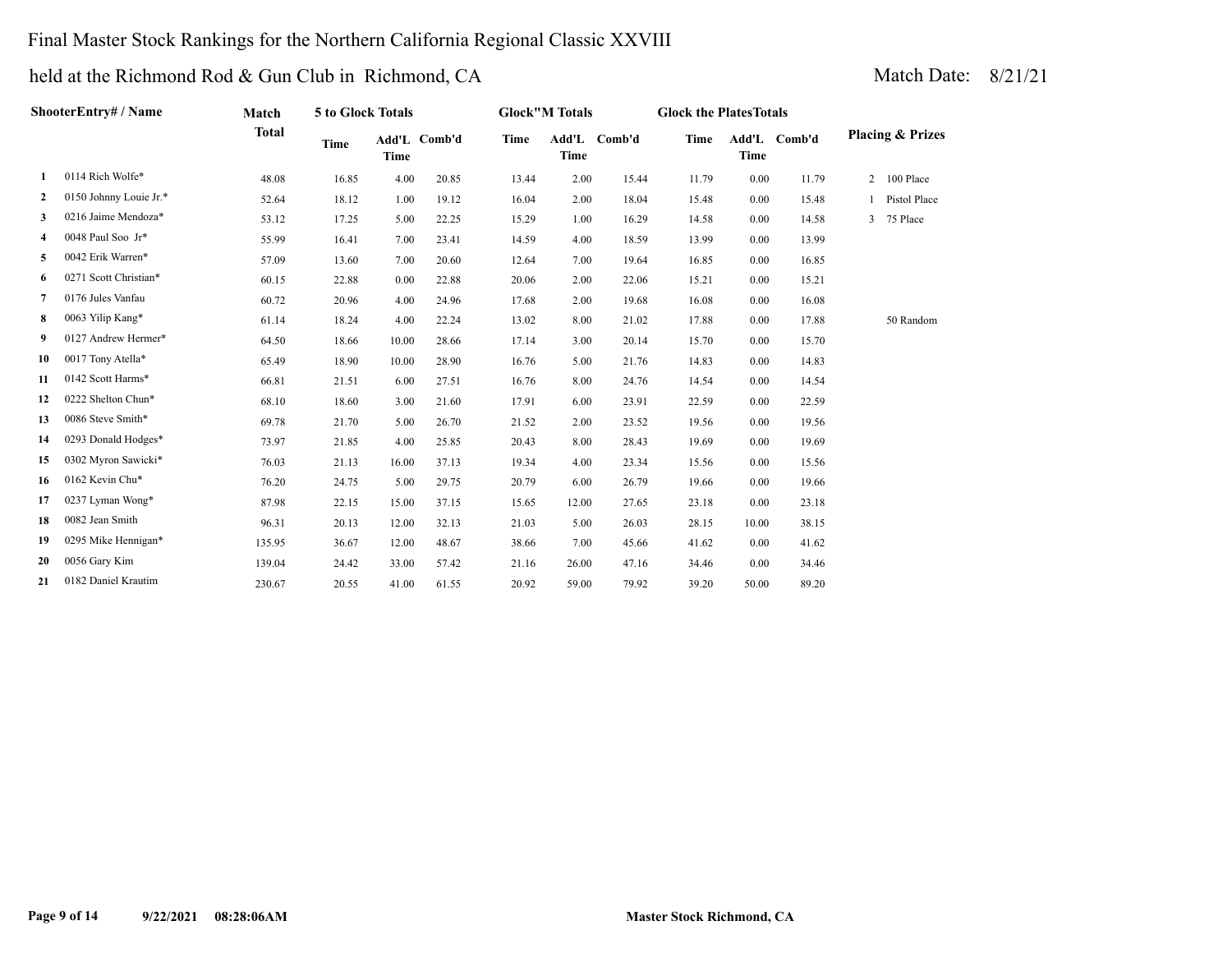### Final SubCompact Rankings for the Northern California Regional Classic XXVIII

| <b>ShooterEntry# / Name</b> |                          | Match        | 5 to Glock Totals |       |              | <b>Glock"M Totals</b> |             |              | <b>Glock the PlatesTotals</b> |             |              |                             |
|-----------------------------|--------------------------|--------------|-------------------|-------|--------------|-----------------------|-------------|--------------|-------------------------------|-------------|--------------|-----------------------------|
|                             |                          | <b>Total</b> | Time              | Time  | Add'L Comb'd | Time                  | <b>Time</b> | Add'L Comb'd | Time                          | <b>Time</b> | Add'L Comb'd | <b>Placing &amp; Prizes</b> |
| -1                          | 0038 Erik Warren*        | 53.74        | 14.38             | 8.00  | 22.38        | 13.43                 | 1.00        | 14.43        | 16.93                         | 0.00        | 16.93        |                             |
| 2                           | 0046 Paul Soo Jr*        | 53.87        | 16.89             | 2.00  | 18.89        | 14.90                 | 6.00        | 20.90        | 14.08                         | 0.00        | 14.08        | 1 Pistol Place              |
| 3                           | 0110 Rich Wolfe*         | 54.63        | 17.07             | 3.00  | 20.07        | 14.81                 | 5.00        | 19.81        | 14.75                         | 0.00        | 14.75        |                             |
| 4                           | 0147 Johnny Louie Jr.*   | 59.22        | 18.05             | 10.00 | 28.05        | 16.16                 | 1.00        | 17.16        | 14.01                         | 0.00        | 14.01        | 50 Random                   |
| 5                           | 0035 Brian Chiu          | 59.85        | 18.60             | 3.00  | 21.60        | 14.95                 | 5.00        | 19.95        | 18.30                         | 0.00        | 18.30        | 1 Pistol Place              |
| 6                           | 0198 Dario Aghai-Yazdi   | 62.34        | 17.35             | 11.00 | 28.35        | 15.35                 | 4.00        | 19.35        | 14.64                         | 0.00        | 14.64        | 2 75 Place                  |
| $\overline{7}$              | 0218 Shelton Chun*       | 63.39        | 19.19             | 3.00  | 22.19        | 18.44                 | 4.00        | 22.44        | 18.76                         | 0.00        | 18.76        |                             |
| 8                           | 0123 Andrew Hermer*      | 66.13        | 21.27             | 1.00  | 22.27        | 18.56                 | 9.00        | 27.56        | 16.30                         | 0.00        | 16.30        |                             |
| 9                           | 0014 Tony Atella*        | 67.93        | 18.86             | 12.00 | 30.86        | 16.24                 | 9.00        | 25.24        | 11.83                         | 0.00        | 11.83        | 50 Random                   |
| 10                          | 0212 Jaime Mendoza*      | 70.53        | 19.90             | 7.00  | 26.90        | 16.82                 | 12.00       | 28.82        | 14.81                         | 0.00        | 14.81        |                             |
| 11                          | 0298 Myron Sawicki*      | 70.54        | 20.31             | 9.00  | 29.31        | 20.18                 | 5.00        | 25.18        | 16.05                         | 0.00        | 16.05        |                             |
| 12                          | 0253 Roman Vrublevskiy*  | 70.57        | 16.12             | 21.00 | 37.12        | 13.41                 | 5.00        | 18.41        | 15.04                         | 0.00        | 15.04        |                             |
| 13                          | 0160 Kevin Chu*          | 74.24        | 24.42             | 2.00  | 26.42        | 22.05                 | 6.00        | 28.05        | 19.77                         | 0.00        | 19.77        |                             |
| 14                          | 0139 Scott Harms*        | 87.46        | 21.49             | 13.00 | 34.49        | 19.08                 | 6.00        | 25.08        | 27.89                         | 0.00        | 27.89        |                             |
| 15                          | 0229 Cyrus Yu            | 96.28        | 18.39             | 10.00 | 28.39        | 16.07                 | 18.00       | 34.07        | 23.82                         | 10.00       | 33.82        | 3 Etool Place               |
| 16                          | 0204 Ron Nakabayashi*    | 101.13       | 27.80             | 22.00 | 49.80        | 24.86                 | 4.00        | 28.86        | 22.47                         | 0.00        | 22.47        |                             |
| 17                          | 0090 Edward Koh          | 106.04       | 20.24             | 41.00 | 61.24        | 18.78                 | 3.00        | 21.78        | 23.02                         | 0.00        | 23.02        |                             |
| 18                          | 0104 Christopher Shuping | 111.50       | 24.09             | 12.00 | 36.09        | 24.83                 | 11.00       | 35.83        | 29.58                         | 10.00       | 39.58        |                             |
| 19                          | 0119 Neil Yarza          | 113.70       | 20.78             | 28.00 | 48.78        | 16.46                 | 19.00       | 35.46        | 29.46                         | 0.00        | 29.46        |                             |
| 20                          | 0076 Luis Sarzi          | 122.59       | 22.58             | 30.00 | 52.58        | 25.71                 | 22.00       | 47.71        | 22.30                         | 0.00        | 22.30        |                             |
| 21                          | 0252 Drew Taylor         | 126.34       | 29.34             | 15.00 | 44.34        | 28.37                 | 21.00       | 49.37        | 32.63                         | 0.00        | 32.63        | 2 year membership renew     |
| 22                          | 0152 Joseph Austria      | 157.54       | 28.92             | 45.00 | 73.92        | 20.81                 | 23.00       | 43.81        | 29.81                         | 10.00       | 39.81        |                             |
| 23                          | 0258 Mark Okumura        | 174.22       | 16.92             | 65.00 | 81.92        | 17.36                 | 34.00       | 51.36        | 30.94                         | 10.00       | 40.94        |                             |
| 24                          | 0242 Keith Miyasaki      | 174.73       | 21.39             | 45.00 | 66.39        | 16.75                 | 45.00       | 61.75        | 36.59                         | 10.00       | 46.59        |                             |
| 25                          | 0307 Donald Smith        | 180.00       | 37.53             | 19.00 | 56.53        | 27.74                 | 44.00       | 71.74        | 51.73                         | 0.00        | 51.73        |                             |
| 26                          | 0208 Brandon Royal       | 180.82       | 17.50             | 27.00 | 44.50        | 17.88                 | 40.00       | 57.88        | 38.44                         | 40.00       | 78.44        |                             |
| 27                          | 0020 Francis Tang        | 198.39       | 28.71             | 47.00 | 75.71        | 30.85                 | 36.00       | 66.85        | 45.83                         | 10.00       | 55.83        | 50 Random                   |
| 28                          | 0135 Robert Mao          | 215.89       | 36.27             | 5.00  | 41.27        | 22.11                 | 120.00      | 142.11       | 32.51                         | 0.00        | 32.51        |                             |
| 29                          | 0244 Craig Morimoto      | 280.46       | 26.66             | 56.00 | 82.66        | 21.22                 | 51.00       | 72.22        | 65.58                         | 60.00       | 125.58       | Pistol Random               |
| 30                          | 0306 Andrew Becker       | 404.51       | 39.61             | 69.00 | 108.61       | 39.34                 | 48.00       | 87.34        | 68.56                         | 140.00      | 208.56       |                             |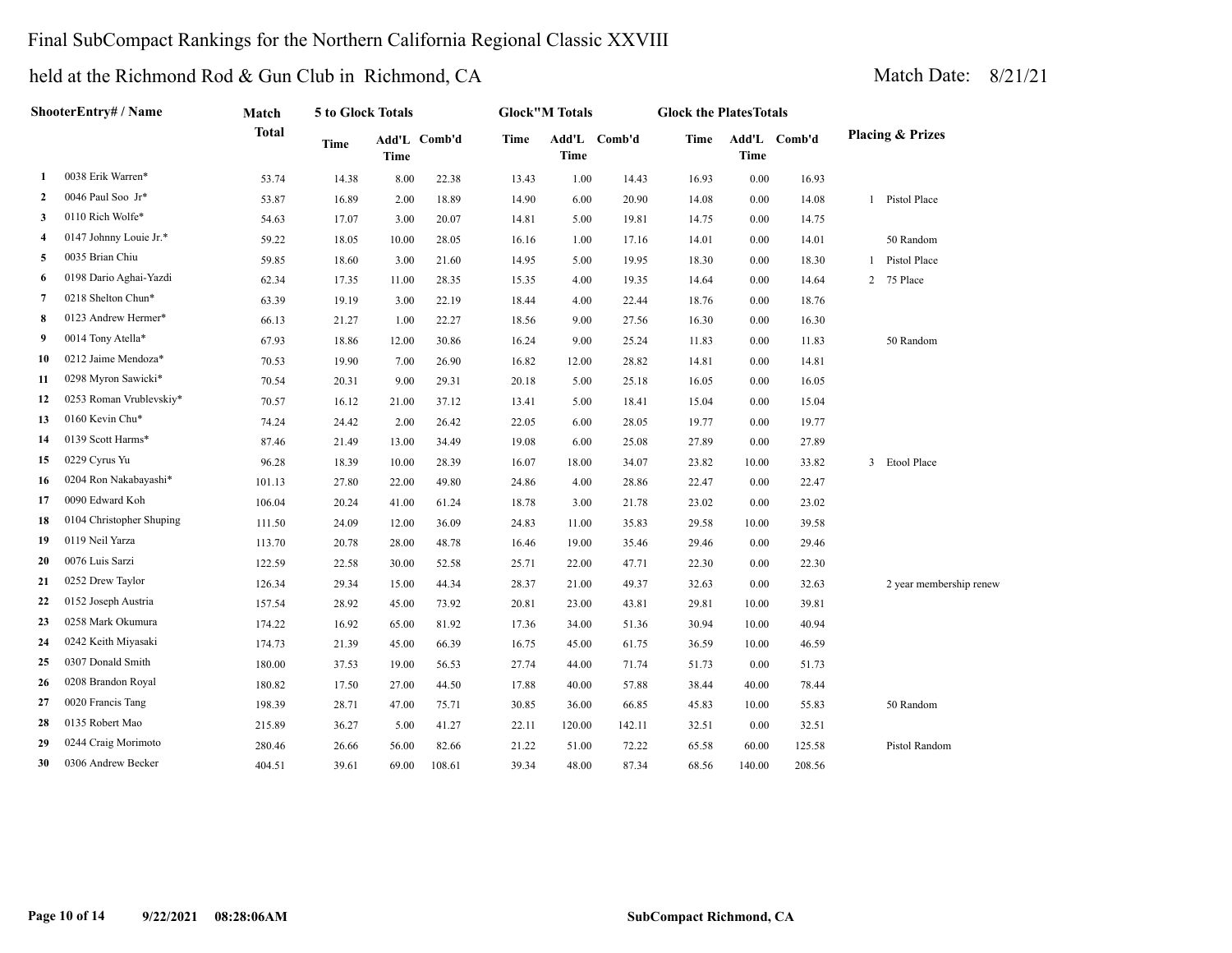### Final Unlimited Rankings for the Northern California Regional Classic XXVIII

| ShooterEntry# / Name |                        | Match | 5 to Glock Totals |             |              | <b>Glock"M Totals</b> |                      |       | <b>Glock the PlatesTotals</b> |      |              |                             |                         |  |
|----------------------|------------------------|-------|-------------------|-------------|--------------|-----------------------|----------------------|-------|-------------------------------|------|--------------|-----------------------------|-------------------------|--|
|                      |                        | Total |                   | <b>Time</b> | Add'L Comb'd | <b>Time</b>           | Add'L Comb'd<br>Time |       | Time                          | Time | Add'L Comb'd | <b>Placing &amp; Prizes</b> |                         |  |
| 1                    | 0062 Yilip Kang*       | 39.98 | 14.08             | 2.00        | 16.08        | 10.80                 | 3.00                 | 13.80 | 10.10                         | 0.00 | 10.10        |                             | 1 Pistol Place          |  |
| 2                    | 0149 Johnny Louie Jr.* | 43.39 | 15.17             | 0.00        | 15.17        | 14.61                 | 1.00                 | 15.61 | 12.61                         | 0.00 | 12.61        |                             | 2 100 Place             |  |
| 3                    | 0113 Rich Wolfe*       | 44.17 | 14.77             | 0.00        | 14.77        | 13.93                 | 2.00                 | 15.93 | 13.47                         | 0.00 | 13.47        |                             |                         |  |
| 4                    | 0277 Daniel Sibal      | 45.09 | 16.87             | 1.00        | 17.87        | 15.22                 | 0.00                 | 15.22 | 12.00                         | 0.00 | 12.00        |                             | 1 Pistol Place          |  |
| 5                    | 0116 Blake Bennett*    | 47.91 | 14.89             | 3.00        | 17.89        | 14.63                 | 1.00                 | 15.63 | 14.39                         | 0.00 | 14.39        |                             |                         |  |
| 6                    | 0037 Cyrus Yu          | 50.05 | 15.95             | 5.00        | 20.95        | 13.83                 | 3.00                 | 16.83 | 12.27                         | 0.00 | 12.27        | 2                           | 100 Place               |  |
| 7                    | 0133 Aaron Frankel     | 51.98 | 17.69             | 1.00        | 18.69        | 17.01                 | 4.00                 | 21.01 | 12.28                         | 0.00 | 12.28        | 3                           | 75 Place                |  |
| 8                    | 0047 Paul Soo Jr*      | 52.19 | 15.87             | 1.00        | 16.87        | 15.00                 | 7.00                 | 22.00 | 13.32                         | 0.00 | 13.32        |                             |                         |  |
| 9                    | 0049 Reilly Bodycomb   | 52.36 | 15.87             | 3.00        | 18.87        | 16.55                 | 4.00                 | 20.55 | 12.94                         | 0.00 | 12.94        |                             |                         |  |
| 10                   | 0145 Steven Chang      | 53.89 | 17.98             | 1.00        | 18.98        | 15.55                 | 7.00                 | 22.55 | 12.36                         | 0.00 | 12.36        |                             |                         |  |
| 11                   | 0154 Joseph Austria    | 54.72 | 16.61             | 12.00       | 28.61        | 13.04                 | 2.00                 | 15.04 | 11.07                         | 0.00 | 11.07        |                             |                         |  |
| 12                   | 0163 John Saob         | 55.68 | 17.74             | 2.00        | 19.74        | 17.65                 | 5.00                 | 22.65 | 13.29                         | 0.00 | 13.29        |                             |                         |  |
| 13                   | 0010 Brandon Tran      | 57.10 | 16.43             | 2.00        | 18.43        | 17.08                 | 4.00                 | 21.08 | 17.59                         | 0.00 | 17.59        |                             |                         |  |
| 14                   | 0041 Erik Warren*      | 57.12 | 13.30             | 16.00       | 29.30        | 13.56                 | 1.00                 | 14.56 | 13.26                         | 0.00 | 13.26        |                             |                         |  |
| 15                   | 0085 Steve Smith*      | 58.94 | 19.71             | 1.00        | 20.71        | 18.32                 | 3.00                 | 21.32 | 16.91                         | 0.00 | 16.91        |                             |                         |  |
| 16                   | 0236 Lyman Wong*       | 60.77 | 16.86             | 4.00        | 20.86        | 12.78                 | 12.00                | 24.78 | 15.13                         | 0.00 | 15.13        |                             | 50 Random               |  |
| 17                   | 0209 Brandon Royal     | 61.88 | 11.68             | 15.00       | 26.68        | 13.01                 | 7.00                 | 20.01 | 15.19                         | 0.00 | 15.19        |                             |                         |  |
| 18                   | 0185 Ming-Tyh Maa      | 61.94 | 18.29             | 3.00        | 21.29        | 23.91                 | 1.00                 | 24.91 | 15.74                         | 0.00 | 15.74        |                             |                         |  |
| 19                   | 0138 Daniel Wilson     | 63.00 | 18.33             | 7.00        | 25.33        | 14.45                 | 9.00                 | 23.45 | 14.22                         | 0.00 | 14.22        |                             |                         |  |
| 20                   | 0126 Andrew Hermer*    | 64.08 | 17.86             | 14.00       | 31.86        | 16.26                 | 0.00                 | 16.26 | 15.96                         | 0.00 | 15.96        |                             | Pistol Random           |  |
| 21                   | 0103 Ken Mejica        | 65.55 | 20.28             | 4.00        | 24.28        | 17.92                 | 5.00                 | 22.92 | 18.35                         | 0.00 | 18.35        |                             |                         |  |
| 22                   | 0235 Teri Demmon       | 66.81 | 19.34             | 13.00       | 32.34        | 16.56                 | 3.00                 | 19.56 | 14.91                         | 0.00 | 14.91        |                             |                         |  |
| 23                   | 0301 Myron Sawicki*    | 67.10 | 19.84             | 9.00        | 28.84        | 18.99                 | 1.00                 | 19.99 | 18.27                         | 0.00 | 18.27        |                             |                         |  |
| 24                   | 0215 Jaime Mendoza*    | 68.86 | 16.35             | 8.00        | 24.35        | 13.80                 | 16.00                | 29.80 | 14.71                         | 0.00 | 14.71        |                             |                         |  |
| 25                   | 0141 Scott Harms*      | 71.63 | 19.88             | 12.00       | 31.88        | 18.52                 | 6.00                 | 24.52 | 15.23                         | 0.00 | 15.23        |                             |                         |  |
| 26                   | 0221 Shelton Chun*     | 72.83 | 19.91             | 8.00        | 27.91        | 17.26                 | 8.00                 | 25.26 | 19.66                         | 0.00 | 19.66        |                             |                         |  |
| 27                   | 0031 Andy Boone*       | 73.48 | 25.61             | 1.00        | 26.61        | 22.19                 | 5.00                 | 27.19 | 19.68                         | 0.00 | 19.68        |                             | 2 year membership renew |  |
| 28                   | 0029 Don Thomas        | 74.69 | 21.95             | 7.00        | 28.95        | 19.02                 | 5.00                 | 24.02 | 21.72                         | 0.00 | 21.72        |                             |                         |  |
| 29                   | 0207 Brian Lee         | 75.43 | 16.59             | 17.00       | 33.59        | 15.38                 | 11.00                | 26.38 | 15.46                         | 0.00 | 15.46        |                             |                         |  |
| 30                   | 0201 Dario Aghai-Yazdi | 75.85 | 16.81             | 16.00       | 32.81        | 15.26                 | 11.00                | 26.26 | 16.78                         | 0.00 | 16.78        |                             |                         |  |
| 31                   | 0137 Matt Giudice      | 78.62 | 19.99             | 4.00        | 23.99        | 18.05                 | 18.00                | 36.05 | 18.58                         | 0.00 | 18.58        |                             |                         |  |
| 32                   | 0023 Nathanael Jones   | 79.27 | 19.07             | 19.00       | 38.07        | 19.57                 | 3.00                 | 22.57 | 18.63                         | 0.00 | 18.63        |                             |                         |  |
| 33                   | 0187 Benjamin Hsueh    | 81.06 | 21.52             | 13.00       | 34.52        | 18.97                 | 5.00                 | 23.97 | 22.57                         | 0.00 | 22.57        |                             | 50 Random               |  |
| 34                   | 0159 Jules Vanfau      | 81.29 | 21.30             | 14.00       | 35.30        | 19.86                 | 8.00                 | 27.86 | 18.13                         | 0.00 | 18.13        |                             |                         |  |
| 35                   | 0071 Bob Baker-Price   | 89.86 | 26.79             | 14.00       | 40.79        | 21.75                 | 4.00                 | 25.75 | 23.32                         | 0.00 | 23.32        |                             |                         |  |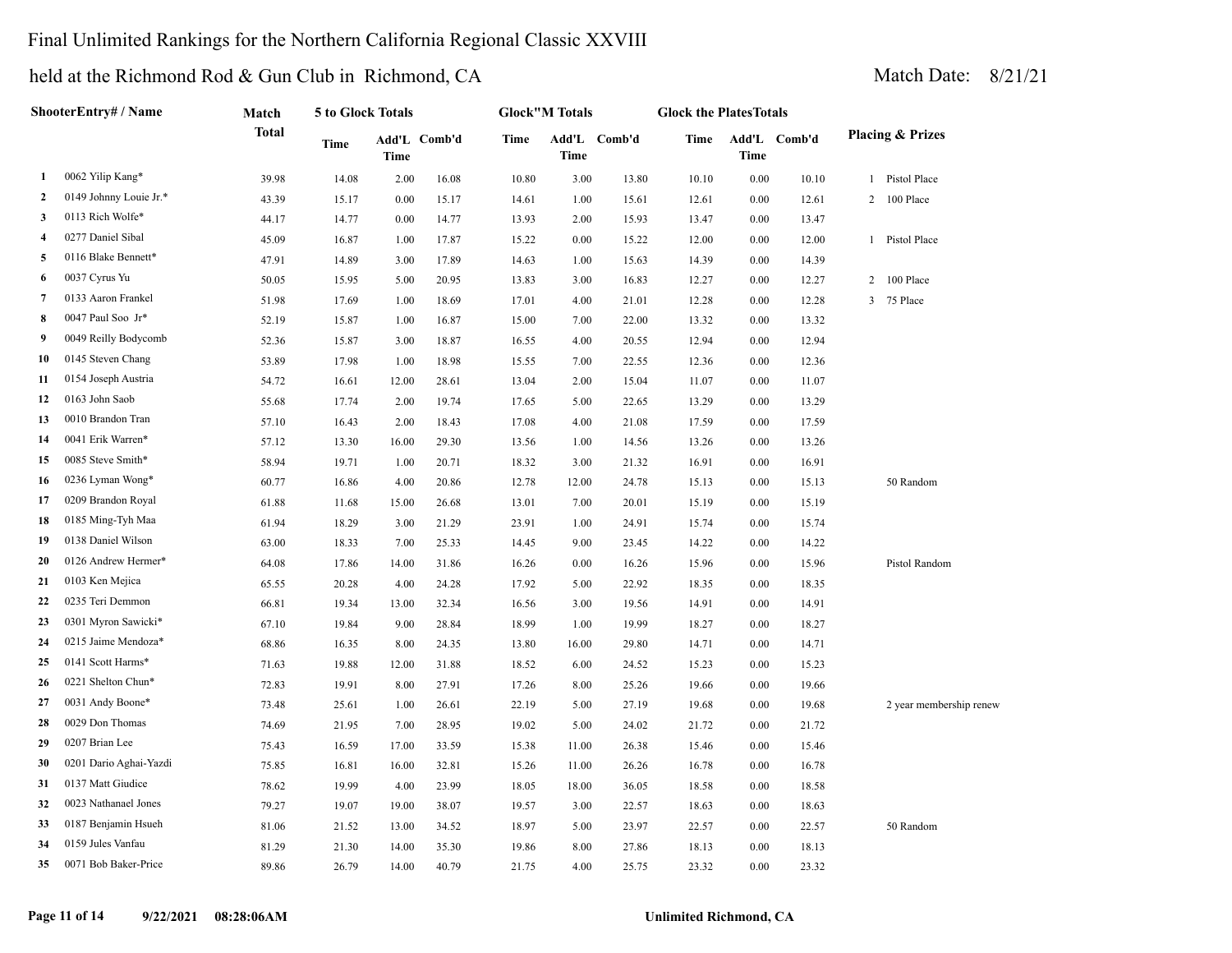| ShooterEntry# / Name |                         | Match        | 5 to Glock Totals |             |              | <b>Glock</b> "M Totals |             |              | <b>Glock the PlatesTotals</b> |             |              |                             |
|----------------------|-------------------------|--------------|-------------------|-------------|--------------|------------------------|-------------|--------------|-------------------------------|-------------|--------------|-----------------------------|
|                      |                         | <b>Total</b> | <b>Time</b>       | <b>Time</b> | Add'L Comb'd | <b>Time</b>            | <b>Time</b> | Add'L Comb'd | <b>Time</b>                   | <b>Time</b> | Add'L Comb'd | <b>Placing &amp; Prizes</b> |
| 36                   | 0016 Tony Atella*       | 91.12        | 14.68             | 45.00       | 59.68        | 14.19                  | 2.00        | 16.19        | 15.25                         | 0.00        | 15.25        |                             |
| 37                   | 0285 Steve Hartung      | 92.04        | 17.76             | 5.00        | 22.76        | 39.60                  | 16.00       | 55.60        | 13.68                         | 0.00        | 13.68        |                             |
| 38                   | 0053 Stephen Perrilliat | 92.26        | 24.10             | 18.00       | 42.10        | 23.80                  | 4.00        | 27.80        | 22.36                         | 0.00        | 22.36        |                             |
| 39                   | 0065 Scott Riddle       | 99.41        | 32.19             | 7.00        | 39.19        | 27.69                  | 5.00        | 32.69        | 27.53                         | 0.00        | 27.53        |                             |
| 40                   | 0097 Johnny Le          | 101.06       | 31.04             | 19.00       | 50.04        | 21.81                  | 5.00        | 26.81        | 24.21                         | 0.00        | 24.21        |                             |
| 41                   | 0261 Angela Griffiths   | 107.34       | 27.61             | 10.00       | 37.61        | 22.26                  | 15.00       | 37.26        | 32.47                         | 0.00        | 32.47        |                             |
| 42                   | 0289 Ben Lazarus        | 109.06       | 19.57             | 25.00       | 44.57        | 19.48                  | 19.00       | 38.48        | 26.01                         | 0.00        | 26.01        |                             |
| 43                   | 0193 Gary Harder        | 117.16       | 19.12             | 16.00       | 35.12        | 18.36                  | 17.00       | 35.36        | 26.68                         | 20.00       | 46.68        |                             |
| 44                   | 0081 Jean Smith         | 120.06       | 20.14             | 11.00       | 31.14        | 20.75                  | 14.00       | 34.75        | 34.17                         | 20.00       | 54.17        |                             |
| 45                   | 0196 James Byrne        | 130.85       | 25.85             | 32.00       | 57.85        | 21.98                  | 15.00       | 36.98        | 26.02                         | 10.00       | 36.02        |                             |
| 46                   | 0132 Steven Reeder      | 138.91       | 17.61             | 32.00       | 49.61        | 17.55                  | 20.00       | 37.55        | 41.75                         | 10.00       | 51.75        |                             |
| 47                   | 0026 Rogers Anderson    | 140.52       | 20.72             | 43.00       | 63.72        | 31.95                  | 21.00       | 52.95        | 23.85                         | 0.00        | 23.85        |                             |
| 48                   | 0249 Ricky Fong         | 146.60       | 27.23             | 48.00       | 75.23        | 28.11                  | 13.00       | 41.11        | 30.26                         | 0.00        | 30.26        | 50 Random                   |
| 49                   | 0089 Sidney Thompson    | 149.39       | 32.91             | 17.00       | 49.91        | 24.63                  | 14.00       | 38.63        | 40.85                         | 20.00       | 60.85        |                             |
| 50                   | 0011 Alex Young         | 154.35       | 18.21             | 56.00       | 74.21        | 16.85                  | 22.00       | 38.85        | 31.29                         | 10.00       | 41.29        |                             |
| 51                   | 0279 Steven Fajardo     | 156.50       | 31.06             | 30.00       | 61.06        | 40.91                  | 21.00       | 61.91        | 33.53                         | 0.00        | 33.53        |                             |
| 52                   | 0245 Craig Morimoto     | 157.03       | 41.93             | 24.00       | 65.93        | 23.84                  | 23.00       | 46.84        | 44.26                         | 0.00        | 44.26        | 50 Random                   |
| 53                   | 0033 Anthony Xiao       | 166.99       | 33.98             | 28.00       | 61.98        | 25.94                  | 34.00       | 59.94        | 35.07                         | 10.00       | 45.07        |                             |
| 54                   | 0189 Gary Kim           | 173.68       | 25.87             | 42.00       | 67.87        | 23.92                  | 33.00       | 56.92        | 38.89                         | 10.00       | 48.89        |                             |
| 55                   | 0247 Dale Ruffolo       | 203.81       | 29.86             | 39.00       | 68.86        | 22.99                  | 38.00       | 60.99        | 43.96                         | 30.00       | 73.96        |                             |
| 56                   | 0246 Blake Morimoto     | 248.38       | 39.74             | 41.00       | 80.74        | 38.38                  | 17.00       | 55.38        | 62.26                         | 50.00       | 112.26       |                             |
| 57                   | 0108 Donald Scheppmann  | 274.58       | 40.80             | 55.00       | 95.80        | 39.94                  | 29.00       | 68.94        | 69.84                         | 40.00       | 109.84       |                             |
| 58                   | 0190 Jon Darnell        | 335.32       | 21.93             | 95.00       | 116.93       | 21.43                  | 36.00       | 57.43        | 50.96                         | 110.00      | 160.96       |                             |
| 59                   | 0250 Ricky Fong Jr.     | 511.07       | 41.25             | 117.00      | 158.25       | 54.89                  | 61.00       | 115.89       | 116.93                        | 120.00      | 236.93       |                             |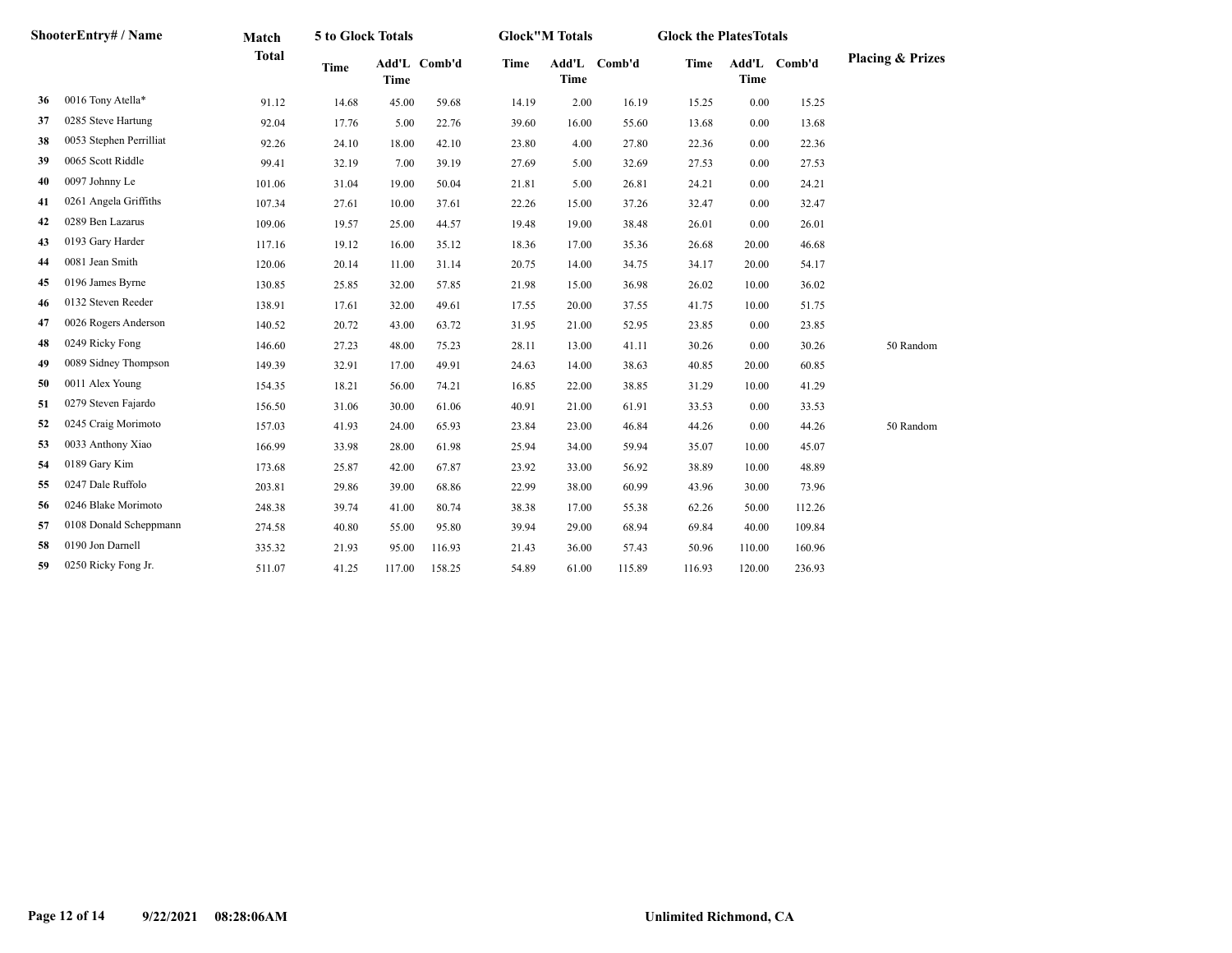#### **Final Team Rankings for the Northern California Regional Classic XXVIII**

# **held at the Richmond Rod & Gun Club in Richmond, CA** Match Date: 8/21/21

#### **Junior Girls Civilian**

| <b>Standing</b>     | Score  | <b>Team Name</b>       | <b>Team Members</b>                          |  |
|---------------------|--------|------------------------|----------------------------------------------|--|
|                     | 670.04 | Wu GLOCK Girls         | Evelyn Wu, Catherine Wu, Amelia Wu           |  |
| <b>Master Stock</b> |        |                        |                                              |  |
| <b>Standing</b>     | Score  | <b>Team Name</b>       | <b>Team Members</b>                          |  |
|                     | 206.11 | Davis Street Operators | Lyman Wong*, Johnny Louie Jr.*, Tony Atella* |  |
|                     | 265.91 | Captain GLOCK Memorial | Mike Hennigan*, Paul Soo Jr*, Donald Hodges* |  |